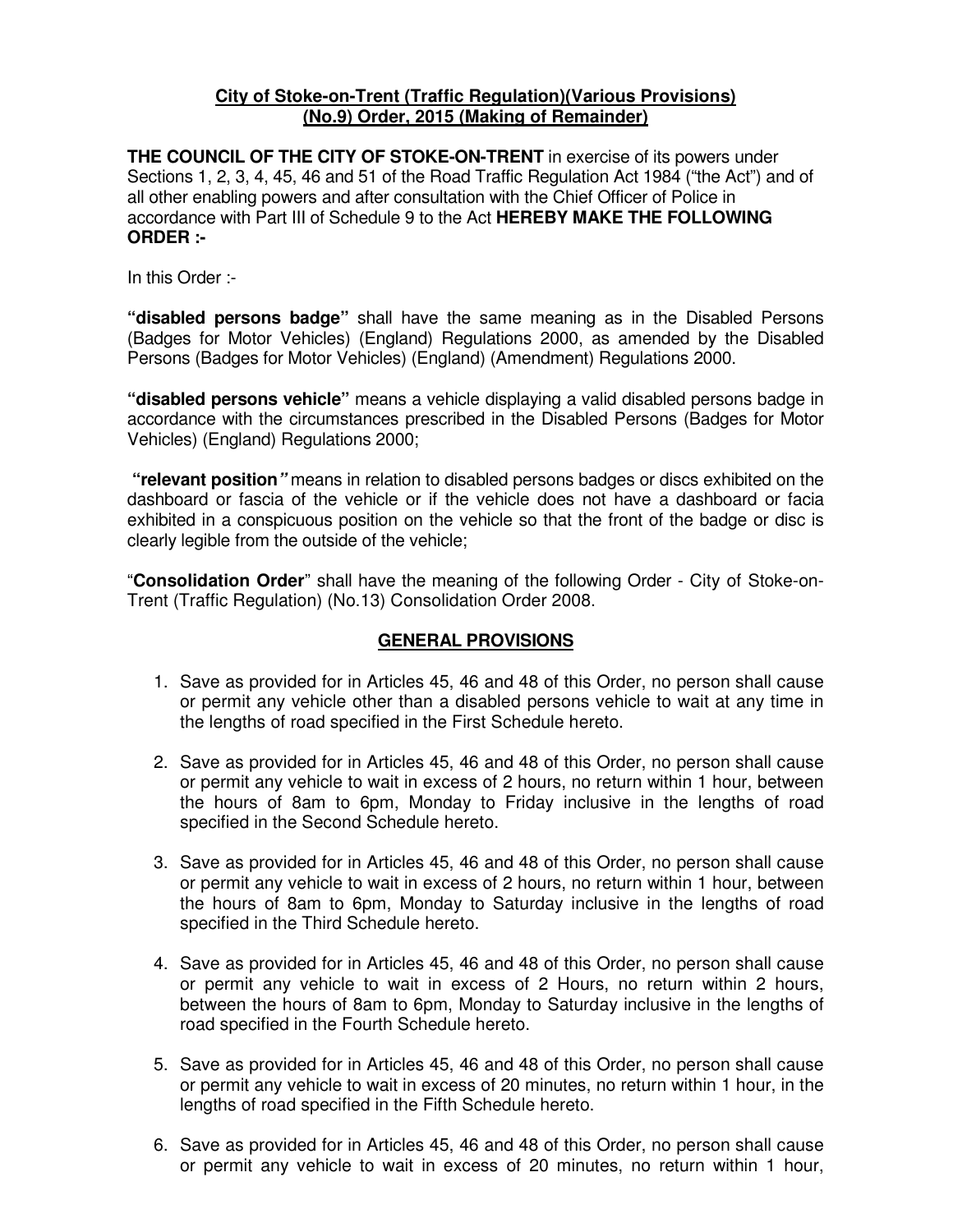between the hours of 9am to 6pm, Monday to Friday inclusive in the lengths of road specified in the Sixth Schedule hereto.

- 7. Save as provided for in Articles 45, 46 and 48 of this Order, no person shall cause or permit any vehicle to wait in excess of 3 Hours, no return within 1 hour, between the hours of 8am to 6pm, Monday to Saturday inclusive in the lengths of road specified in the Seventh Schedule hereto.
- 8. Save as provided for in Articles 45, 46 and 48 of this Order, no person shall cause or permit any vehicle to wait in excess of 30 minutes, no return within 1 hour, between the hours of 9am to 7pm, Monday to Friday inclusive in the lengths of road specified in the Eighth Schedule hereto.
- 9. Save as provided for in Articles 45, 46 and 48 of this Order, no person shall cause or permit any vehicle to wait in excess of 30 minutes, no return within 1 hour, between the hours of 8am to 6pm, Monday to Saturday inclusive in the lengths of road specified in the Ninth Schedule hereto.
- 10. Save as provided for in Articles 45 and 46 of this Order, no person shall cause or permit any vehicle to wait between the hours of 7am to 7pm, except for the purposes of loading and unloading in the lengths of road specified in the Tenth Schedule.
- 11. Save as provided for in Articles 45, 46 and 48 of this Order, no person shall cause or permit any vehicle to wait in excess of 1 hour, no return within 1 hour, between the hours of 8am to 6pm, Monday to Saturday inclusive except for the purposes of loading and unloading in the lengths of road specified in the Eleventh Schedule.
- 12. Save as provided for in Articles 45 and 46 (i), (ii), (iii) and  $(v)$  of this Order, no person shall cause or permit any vehicle to be loaded or unloaded at any time in the lengths of road specified in the Twelfth Schedule hereto.
- 13. Save as provided for in Articles 45 and 46 (i), (ii), (iii) and (v) of this Order, no person shall cause or permit any vehicle to be loaded or unloaded at any time between the hours of 8:30am to 9:30am and 2:30pm to 4pm, Monday to Friday inclusive in the lengths of road specified in the Thirteenth Schedule hereto.
- 14. Save as provided for in Articles 45 and 46 (i), (ii), (iii) and (v) of this Order, no person shall cause or permit any vehicle to be loaded or unloaded at any time between the hours of 8am to 5pm, Monday to Friday inclusive in the lengths of road specified in the Fourteenth Schedule hereto.
- 15. Save as provided for in Articles 45 and 46 (i), (ii), (iii) and (v) of this Order, no person shall cause or permit any vehicle to be loaded or unloaded at any time between the hours of 8am to 9:30am and 2pm to 3:30pm, Monday to Friday inclusive in the lengths of road specified in the Fifteenth Schedule hereto.
- 16. Save as provided for in Articles 45 and 46 (i), (ii), (iii) and (v) of this Order, no person shall cause or permit any vehicle to be loaded or unloaded at any time, Tuesday to Sunday inclusive in the lengths of road specified in the Sixteenth Schedule hereto.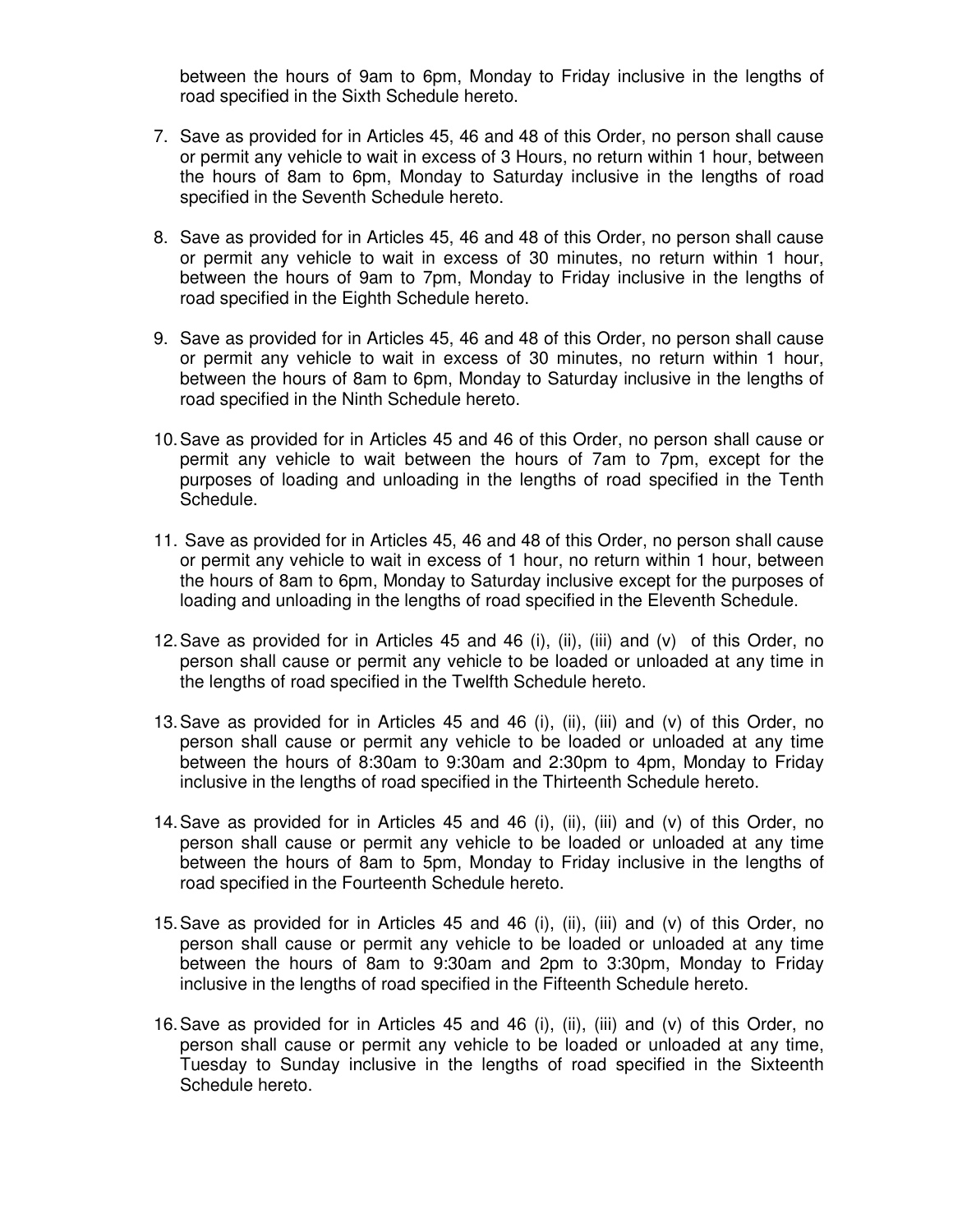- 17. Save as provided for in Articles 45 and 46 of this Order, no person shall cause or permit any vehicle to wait at any time on the entrance markings, in the lengths of road specified in the Seventeenth Schedule hereto.
- 18. Save as provided for in Articles 45 and 46 of this Order, no person shall cause or permit any vehicle to wait between the hours of 8:30am to 9:30am and 3pm to 4pm, Monday to Friday inclusive on the entrance markings in the lengths of road specified in the Eighteenth Schedule hereto.
- 19. Save as provided for in Articles 45 and 46 of this Order, no person shall cause or permit any vehicle to wait between the hours of 8am to 6pm, Monday to Friday inclusive on the entrance markings in the lengths of road specified in the Nineteenth Schedule hereto.
- 20. Save as provided for in Articles 45, 46 and 47 of this Order, no person shall cause or permit any vehicle to wait between the hours of 12pm to 9pm on Event Days, in the lengths of road specified in the Twentieth Schedule hereto.
- 21. Save as provided for in Articles 45, 46 and 47 of this Order, no person shall cause or permit any vehicle to wait at any time, in the lengths of road specified in the Twenty First Schedule hereto.
- 22. Save as provided for in Articles 45, 46 and 47 of this Order, no person shall cause or permit any vehicle to wait between the hours of 7am to 12pm, on a Friday in the lengths of road specified in the Twenty Second Schedule hereto.
- 23. Save as provided for in Articles 45, 46 and 48 of this Order, no person shall cause or permit any vehicle to wait between the hours of 8:30am to 10am and 2pm to 2:30pm, Monday to Friday inclusive in the lengths of road specified in the Twenty Third Schedule hereto.
- 24. Save as provided for in Articles 45, 46 and 48 of this Order, no person shall cause or permit any vehicle to wait between the hours of 8:30am to 9:30am and 2:30pm to 3:30pm, Monday to Friday inclusive in the lengths of road specified in the Twenty Fourth Schedule hereto.
- 25. Save as provided for in Articles 45, 46 and 48 of this Order, no person shall cause or permit any vehicle to wait between the hours of 8:30am to 9:30am and 2:30pm to 4pm, Monday to Friday inclusive in the lengths of road specified in the Twenty Fifth Schedule hereto.
- 26. Save as provided for in Articles 45, 46 and 48 of this Order, no person shall cause or permit any vehicle to wait between the hours of 8:30am to 9:30am and 3pm to 4pm, Monday to Friday inclusive in the lengths of road specified in the Twenty Sixth Schedule hereto.
- 27. Save as provided for in Articles 45, 46 and 47 of this Order, no person shall cause or permit any vehicle to wait between the hours of 8am to 5pm, Monday to Friday inclusive in the lengths of road specified in the Twenty Seventh Schedule hereto.
- 28. Save as provided for in Articles 45 and 46 (i), (ii), (iii) and (v) of this Order, no person shall cause or permit any vehicle to be loaded or unloaded between the hours of 8am to 6pm, in the lengths of road specified in the Twenty Eighth Schedule hereto.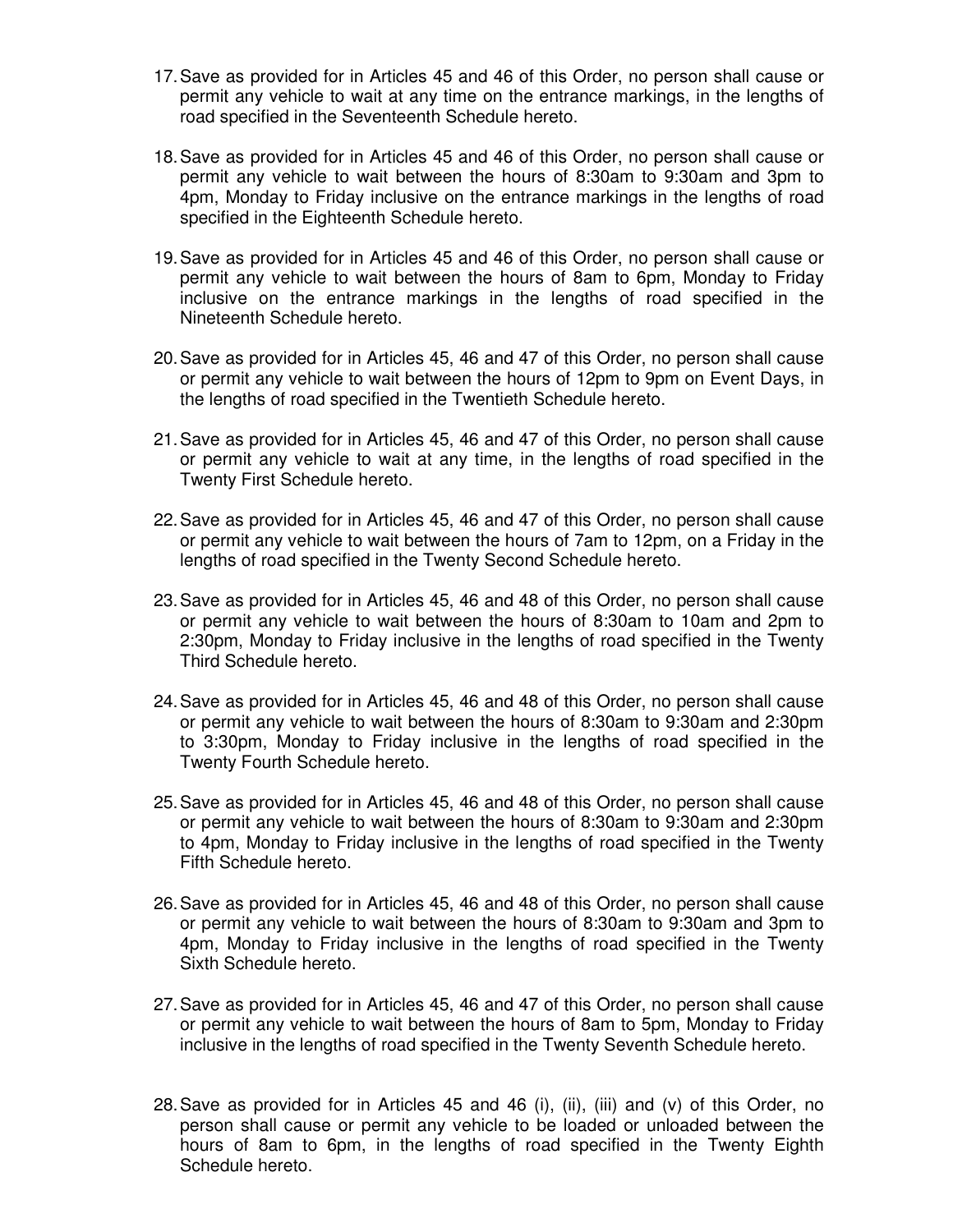- 29. Save as provided for in Articles 45, 46 and 48 of this Order, no person shall cause or permit any vehicle to wait between the hours of 8am to 9:30am and 2pm to 3:30pm, Monday to Friday inclusive in the lengths of road specified in the Twenty Ninth Schedule hereto.
- 30. Save as provided for in Articles 45, 46 and 48 of this Order, no person shall cause or permit any vehicle to wait between the hours of 8am to 9:30am and 3pm to 4pm, Monday to Friday inclusive in the lengths of road specified in the Thirtieth Schedule hereto.
- 31. Save as provided for in Articles 45, 46 and 48 of this Order, no person shall cause or permit any vehicle to wait between the hours of 8am to 9am and 2:30pm to 3:30pm, Monday to Friday inclusive in the lengths of road specified in the Thirty First Schedule hereto.
- 32. Save as provided for in Articles 45, 46 and 47 of this Order, no person shall cause or permit any vehicle to wait between the hours of 9am to 5pm, Monday to Friday inclusive in the lengths of road specified in the Thirty Second Schedule hereto.
- 33. Save as provided for in Articles 45, 46 and 47 of this Order, no person shall cause or permit any vehicle to wait between the hours of 6pm to 8am, Monday to Saturday inclusive in the lengths of road specified in the Thirty Third Schedule hereto.
- 34. Save as provided for in Articles 45, 46 and 47 of this Order, no person shall cause or permit any vehicle to wait between the hours of 8am to 6pm, Monday to Saturday inclusive in the lengths of road specified in the Thirty Fourth Schedule hereto.
- 35. Save as provided for in Articles 45, 46 and 47 of this Order, no person shall cause or permit any vehicle to wait between the hours of 9am to 5pm, Monday to Saturday inclusive in the lengths of road specified in the Thirty Fifth Schedule hereto.
- 36. To add the lengths of road specified in the Thirty Sixth Schedule hereto to the One Hundredth and Forty Fourth Schedule of "The Consolidation Order" and thereby each length of road is to be used in accordance with the provisions pertaining to that schedule within "The Consolidation Order"
- 37. To add the lengths of road specified in the Thirty Seventh Schedule hereto to the One Hundredth and Twenty Eighth Schedule of "The Consolidation Order" and thereby each length of road is to be used in accordance with the provisions pertaining to that schedule within "The Consolidation Order"
- 38. To add the lengths of road specified in the Thirty Eighth Schedule hereto to the One Hundredth Schedule of "The Consolidation Order" and thereby each length of road is to be used in accordance with the provisions pertaining to that schedule within "The Consolidation Order"
- 39. To add the lengths of road specified in the Thirty Sixth Schedule hereto to the One Hundredth Schedule of "The Consolidation Order" and thereby each length of road is to be used in accordance with the provisions pertaining to that schedule within "The Consolidation Order"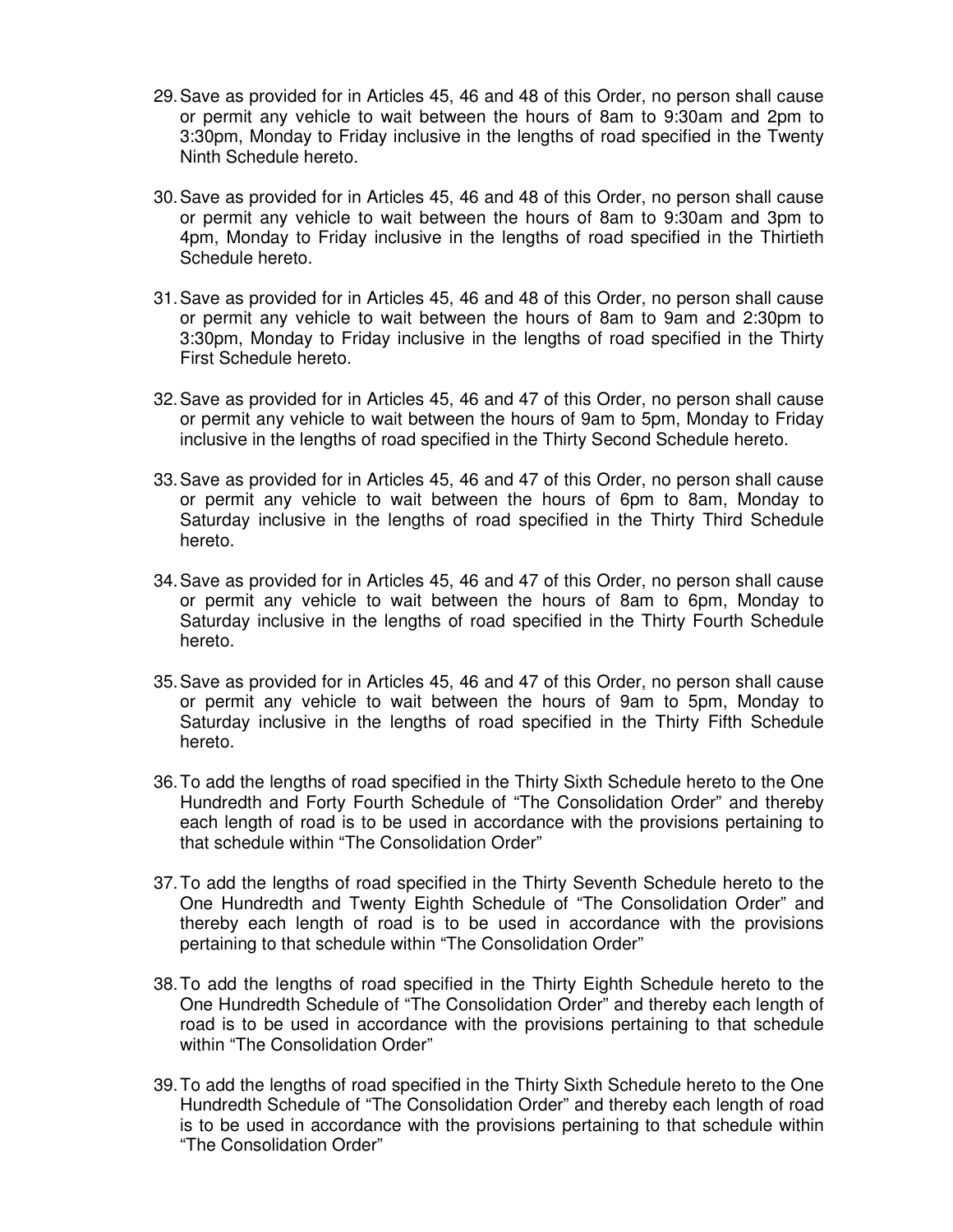- 40. To add the lengths of road specified in the Thirty Seventh Schedule hereto to the One Hundredth Schedule of "The Consolidation Order" and thereby each length of road is to be used in accordance with the provisions pertaining to that schedule within "The Consolidation Order"
- 41. To add the lengths of road specified in the Thirty Eighth Schedule hereto to the One Hundredth and Thirtieth Schedule of "The Consolidation Order" and thereby each length of road is to be used in accordance with the provisions pertaining to that schedule within "The Consolidation Order"
- 42. To add the lengths of road specified in the Fourtieth Schedule hereto to the One Hundredth and Seventy Fourth Schedule of "The Consolidation Order" and thereby each length of road is to be used in accordance with the provisions pertaining to that schedule within "The Consolidation Order"
- 43. To add the lengths of road specified in the Forty First Schedule hereto to the One Hundredth and Seventy Seventh Schedule of "The Consolidation Order" and thereby each length of road is to be used in accordance with the provisions pertaining to that schedule within "The Consolidation Order"
- 44. To add the lengths of road specified in the Forty Second Schedule hereto to the One Hundredth and Eightieth Schedule of "The Consolidation Order" and thereby each length of road is to be used in accordance with the provisions pertaining to that schedule within "The Consolidation Order"

#### **EXEMPTIONS TO GENERAL PROVISIONS**

- 45. Nothing in Articles 1 to 35 of this Order shall apply to anything done under the direction or with the consent of a Police Officer in uniform.
- 46. Nothing in Articles 1 to 35 of this order shall render it unlawful to cause or permit a vehicle to wait in the lengths of road referred to in that Article for as long as may be necessary :-
	- (i) to enable a person to board or alight from the vehicle;
	- (ii) to enable goods to be loaded onto or unloaded from a vehicle;
	- (iii) to enable the vehicle if it cannot conveniently be used for such purposes in any other road, to be used in connection with any building operation or demolition, the removal of any obstruction to traffic, the maintenance, improvement or reconstruction of the length of road so referred to, or the laying, erection, alteration or repair in or near to the said road of any sewer or any main, pipe or apparatus for the supply of gas, water or electricity, or of any telecommunication apparatus kept installed for the purposes of a telecommunication code system or with any service provided by means of any such apparatus as defined in the Telecommunication Act, 1984;
	- (iv) to enable a vehicle of (and bearing a livery used by) a universal service provider within the meaning ascribed by the Postal Services Act 2000 to be used for the purpose of delivering or collecting postal packets in the course of the provision of a universal postal service as defined in that Act
	- (v) to enable the vehicle if it cannot be used for such purposes in any road, to be used in pursuance of statutory powers and duties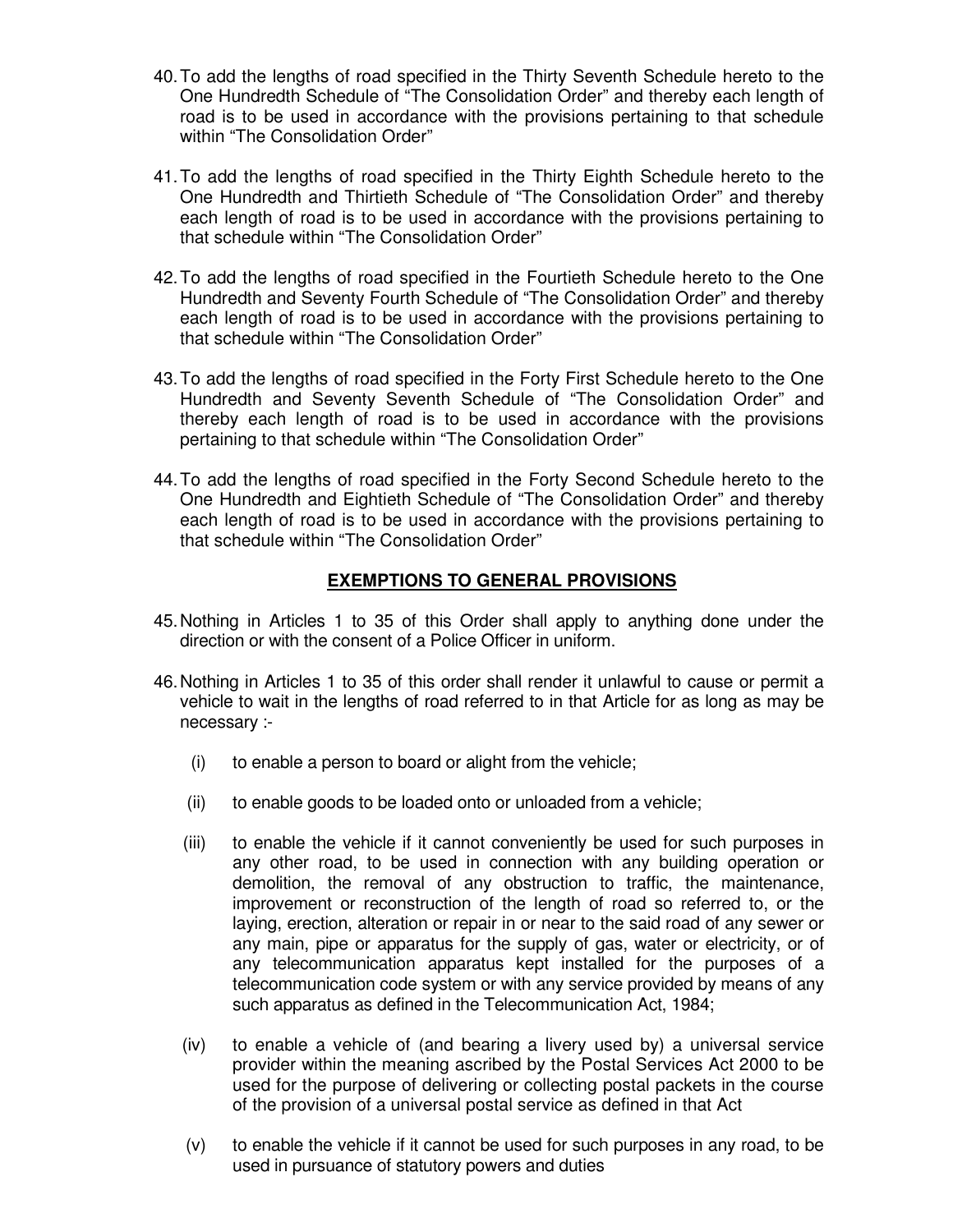- 47. Nothing in Articles 20, 21, 22, 27, 32, 33, 34 and 35 of this Order shall apply to prevent any disabled person's vehicle from waiting for a period of three hours (not being a period separated by an interval of less than one hour from a previous period of waiting by the same vehicle in the same road or part of road on the same day) provided that:-
	- (i) a disabled person's badge is displayed in the relevant position on the vehicle, in accordance with the Disabled Persons (Badges for Motor Vehicles) Regulations, 2000; and
	- (ii) a disabled persons parking disc issued by a local authority is displayed in a relevant position on the vehicle and the person in charge of the said vehicle marks on the said parking disc the time at which the period of waiting has begun.
- 48. Nothing in Articles 1, 2, 3, 4, 5, 6, 7, 8, 9, 11, 23, 24, 25, 26, 29, 30 and 31 of this order shall apply to prevent any disabled person's vehicle waiting for an unlimited period provided that :-
	- (i) a disabled person's badge is displayed in the relevant position on the vehicle, in accordance with the Disabled Persons (Badges for Motor Vehicles) Regulations, 2000; and
	- (ii) a disabled persons parking disc issued by a local authority is displayed in a relevant position on the vehicle and the person in charge of the said vehicle marks on the said parking disc the time at which the period of waiting has begun.

#### **PART 2 PERMIT PARKING PROVISIONS**

#### **Designation of Parking Places**

49. Each area on a highway comprising the length of carriageway of a street specified in the Fourth Schedule and unless otherwise so specified, bounded on one side of that length by the edge of the carriageway and having a width throughout of 2 metres, is hereby designated as a parking place

#### **Authorisation of use of Parking Places**

50. No person shall cause or permit any vehicle to wait in any part of a parking place unless authorised by the provisions of Part 2 of this Order.

#### **Power to suspend the use of a parking place**

- 51. (1) Any person authorised by the Council may suspend the use of a parking place or any part thereof whenever he considers such suspension reasonably necessary: -
	- (a) for the purpose of facilitating the movement of traffic or promoting its safety;
	- (b) for the purpose of any building operation, demolition or excavation in or adjacent to the parking place or the maintenance, improvement or reconstruction of the parking place or the laying, erection, alteration,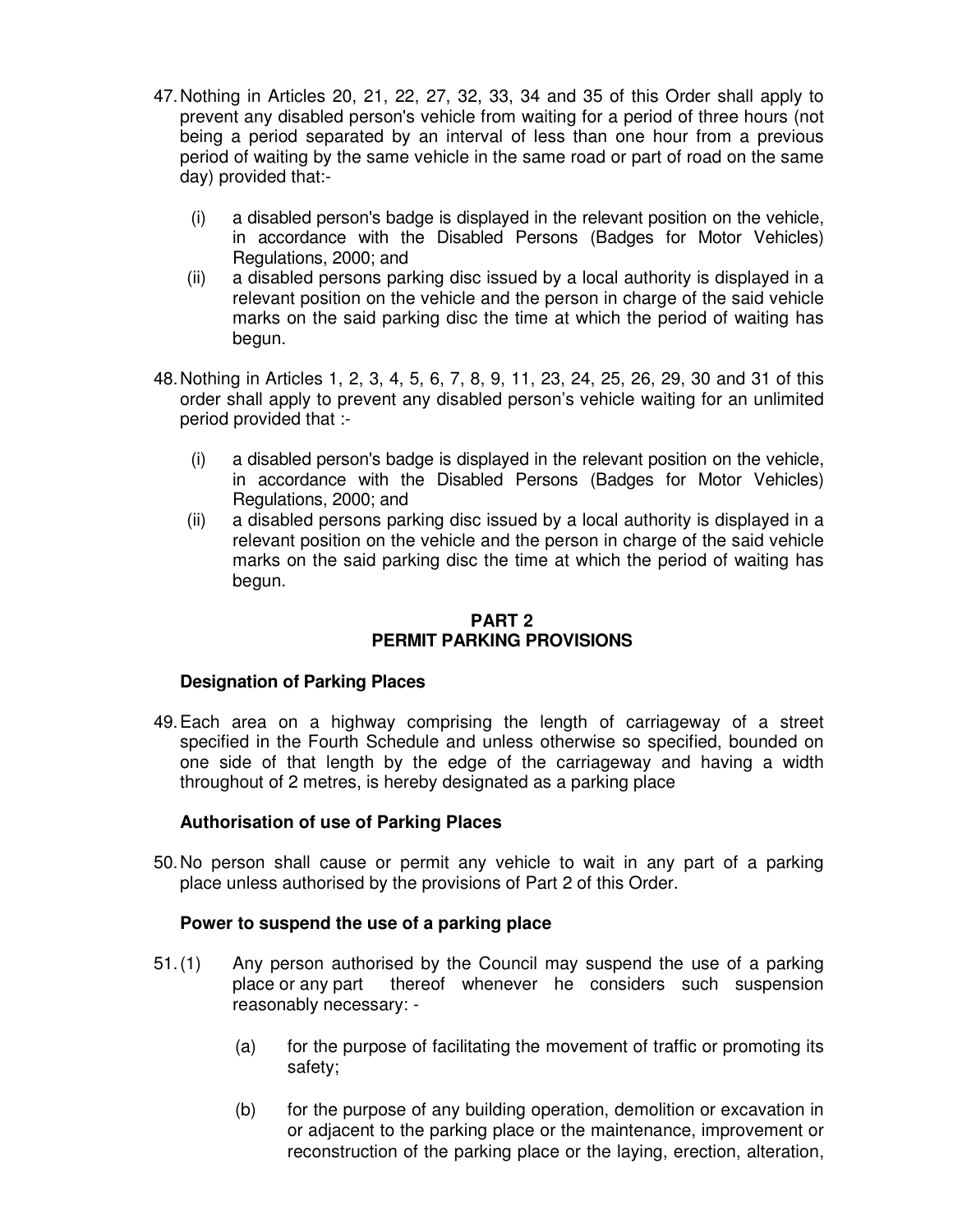removal or repair in or adjacent to the parking place of any sewer or at any main, pipe or apparatus for the supply of gas, water or electricity or of any telegraphic line or traffic sign;

- (c) for the convenience of occupiers of premises adjacent to the parking place on any occasion for the removal of furniture from one office or dwelling house to another or the removal of furniture from such premises to a depository or to such premises from a depository;
- (d) on any occasion on which it is likely by reason of some special attraction that any street will be thronged or obstructed;
- (e) for the convenience of occupiers of premises adjacent to the parking place at times of weddings or funerals or any other special occasions;
- $(f)$  for the purpose of cleansing the parking place.
- (2) A Police Officer in uniform may suspend for not longer than 24 hours the use of a parking place or any part thereof whenever he considers such suspension reasonably necessary for the purpose of facilitating the movement of traffic or providing for its safety.
- (3) Any person suspending the use of a parking place or any part thereof in accordance with the provisions of paragraphs (1) or (2) of this Article shall thereupon place or cause to be placed in or adjacent to that parking place or the part thereof the use of which is suspended a traffic sign indicating that the waiting of vehicles is prohibited.
- (4) No person shall cause or permit a vehicle to be left in any parking place or part of a parking place during such period as there is in or adjacent to that parking place or part of a parking place a traffic sign placed in pursuance of paragraph (3) of this Article;

 Provided that nothing in this paragraph shall render it unlawful to cause or permit any vehicle being used for Fire Brigade, Ambulance or Police purposes or any vehicle which the council determines from time to time to exempt from all the permit parking provisions of this Order, in relation to the use of a parking place during such period, or to any other vehicle so left if that vehicle is left with the permission of (i) the person suspending the use of the parking place or the part thereof in pursuance of paragraph (1) of this Article or a Police Officer in uniform or a City Council Civil Enforcement Officer.

#### **Placing of Traffic Signs**

52. The Council shall;

- (a) cause the limits of each parking place to be indicated on the carriageway by placing and maintaining thereon the appropriate traffic signs/markings;
- (b) place and maintain on or in the vicinity of each parking place appropriate traffic signs/markings for indicating that such parking place may be used for the leaving only of vehicles specified in Article 55(1) of this Order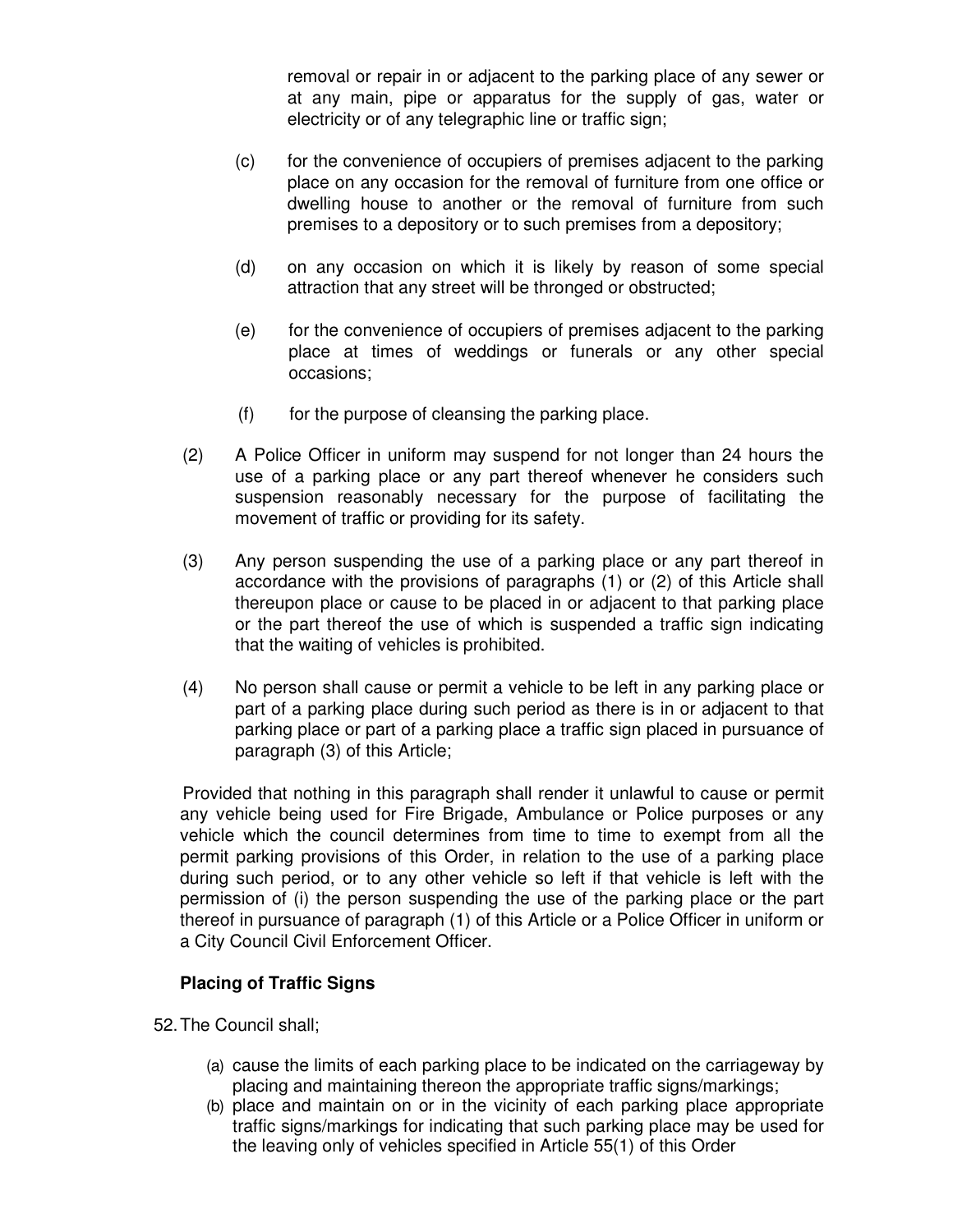(c) carry out such other work as is reasonably required for the satisfactory operation of a parking place

#### **Removal of a vehicle from a parking place**

53. A Police Officer in uniform or a City Council Civil Enforcement Officer may in case of an emergency move or cause to be moved any vehicle left in a parking place to any place that he thinks fit in the circumstances

#### **Vehicle exemptions to Permit Parking Provisions**

- 54. (1) Notwithstanding the foregoing provisions of this Order, any vehicle may wait at any time in the lengths of road specified in the Thirty Ninth Schedule of this Order for so long as may be reasonably necessary if:
	- (a) the vehicle is waiting to enable a person to board or alight from the vehicle;
	- (b) the vehicle is waiting to enable goods to be loaded or unloaded from the vehicle;
	- (c) the vehicle is waiting owing to the driver being prevented from proceeding by circumstances beyond his control or to such waiting being necessary in order to avoid an accident;
	- (d) the vehicle is a vehicle being used for Fire Brigade, Ambulance or Police purposes or a vehicle in the service of a local authority which is being used in pursuance of statutory powers or duties:
	- (e) the vehicle is waiting to enable it to be used in connection with the removal of any obstruction to traffic;
	- (f) the vehicle is waiting while postal packets addressed to premises adjacent to any such area in which the vehicle is waiting are, by a universal service provider providing a universal postal service, being unloaded from the vehicle or, having been unloaded therefrom, are being delivered;
	- (g) the vehicle waiting while postal packets are, by that universal service provider, being collected for loading on the vehicle from premises or posting boxes in or adjacent to any such area in which the vehicle is waiting or, having been so collected, are being loaded thereon
	- (h) the vehicle (not being a passenger vehicle) is in actual use in connection with the removal of furniture from one office or dwelling house to another or the removal of such furniture from such premises to a depository or to such premises from a depository;
	- (i) the vehicle is being used in connection with the removal of any obstruction to traffic in any street, the maintenance, improvement, reconstruction, cleansing or lighting of any street, the laying, erection, alteration or repair in or adjacent to any street of any sewer or of any main, pipe or apparatus for the supply of gas, water or electricity, or of any communications network [within the meaning of the Communications Act 2003], or the placing, maintenance or removal of any traffic sign, if the vehicle cannot conveniently and lawfully be used for that purpose in any other street or a restricted waiting area outside the restricted waiting hours.

#### **Vehicles for which parking places are designated**

55. (1) Subject to the provisions of this Order, a parking place may be used for the leaving during the permitted hours of vehicles of the following class, that is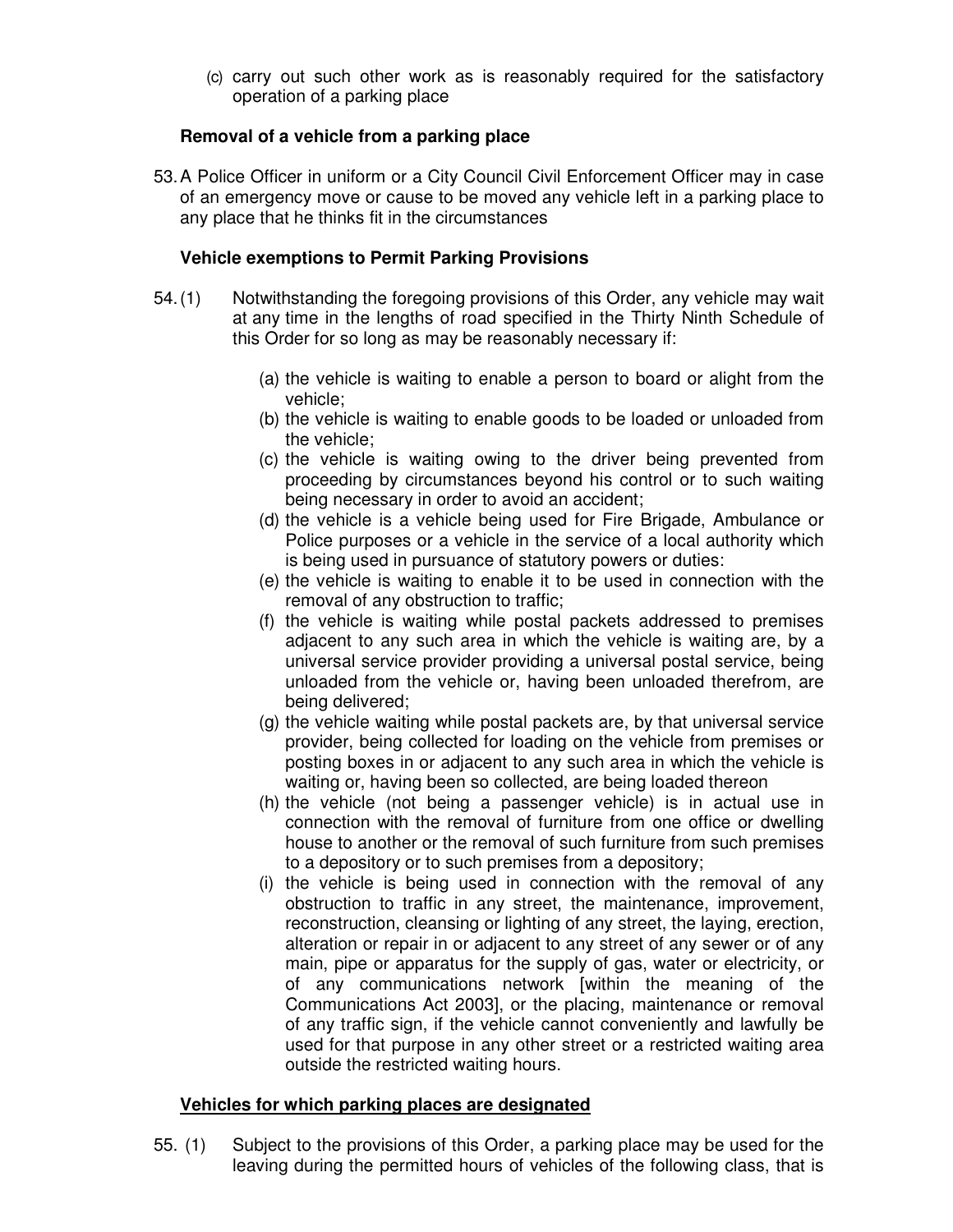to say a passenger vehicle, a dual purpose vehicle, a goods vehicle not exceeding 3.5 tonnes gross laden weight or a motor cycle.

- (2) Parking places specified in the Thirty Ninth Schedule may be used for the leaving during the permitted hours of such vehicles of the class specified in paragraph (1) above –
	- (a) that display in the manner specified in Article 66 a valid residents permit issued in respect of that vehicle.; or
	- (b) that display in the manner specified in Article 66 a valid residents visitors permit;

#### **Restriction on the use of a parking place**

56. During the permitted hours no person shall use any parking place or any vehicle while it is in a parking place in connection with the sale or offering or exposing for sale of any goods to any person in or near the parking place or in connection with the selling or offering for sale of their skill in handicraft or their services in any other capacity:

Provided that nothing in this Article shall prevent the sale of goods from a vehicle-

(a) if the vehicle is a passenger vehicle, a goods carrying vehicle, a motor-cycle or an invalid carriage and the goods are immediately delivered at or taken into premises adjacent to the vehicle from which the sale is effected.

#### **Contravention**

57. If a vehicle (other than a vehicle otherwise exempted by this Order) is left within a permit parking area during the regulated hours or on no waiting regulations and in contravention and in contravention of any no waiting regulations then a parking contravention within Part 1 of Schedule 7 to the Traffic Management Act 2004 shall be deemed to have occurred.

#### **Vehicle Exemptions to Permit Parking Provisions**

- 58. (1) Notwithstanding the foregoing provisions of this Order, any vehicle may wait at any time in the lengths of road specified in the Thirty Ninth Schedule of this Order for so long as may be reasonably necessary if:
	- (a) the vehicle is waiting to enable a person to board or alight from the vehicle;
	- (b) the vehicle is waiting to enable goods to be loaded or unloaded from the vehicle;
	- (c) the vehicle is waiting owing to the driver being prevented from proceeding by circumstances beyond his control or to such waiting being necessary in order to avoid an accident;
	- (d) the vehicle is a vehicle being used for Fire Brigade, Ambulance or Police purposes or a vehicle in the service of a local authority which is being used in pursuance of statutory powers or duties:
	- (e) the vehicle is waiting to enable it to be used in connection with the removal of any obstruction to traffic;
	- (f) the vehicle is waiting while postal packets addressed to premises adjacent to any such area in which the vehicle is waiting are, by a universal service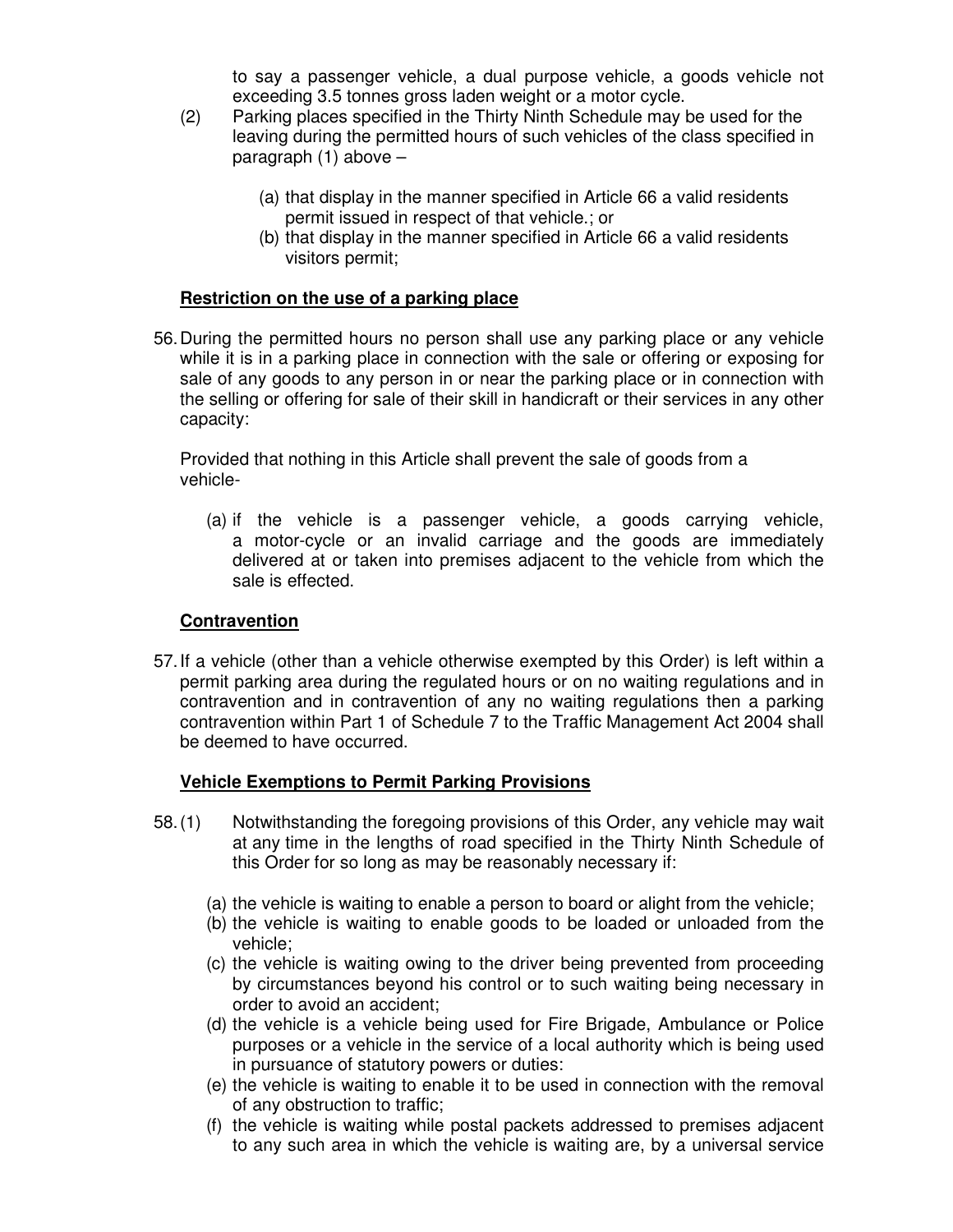provider providing a universal postal service, being unloaded from the vehicle or, having been unloaded therefrom, are being delivered;

- (g) the vehicle waiting while postal packets are, by that universal service provider, being collected for loading on the vehicle from premises or posting boxes in or adjacent to any such area in which the vehicle is waiting or, having been so collected, are being loaded thereon
- (h) the vehicle (not being a passenger vehicle) is in actual use in connection with the removal of furniture from one office or dwelling house to another or the removal of such furniture from such premises to a depository or to such premises from a depository;
- (i) the vehicle is being used in connection with the removal of any obstruction to traffic in any street, the maintenance, improvement, reconstruction, cleansing or lighting of any street, the laying, erection, alteration or repair in or adjacent to any street of any sewer or of any main, pipe or apparatus for the supply of gas, water or electricity, or of any communications network [within the meaning of the Communications Act 2003], or the placing, maintenance or removal of any traffic sign, if the vehicle cannot conveniently and lawfully be used for that purpose in any other street or a restricted waiting area outside the restricted waiting hours.

#### **RESIDENTS PERMIT**

#### **Application for and Issue of Residents Permit**

- 59. (1) Any resident of the Permit Parking Zone whose address is specified in the Forty Third Schedule, who is the owner of a vehicle of the class specified in Article 55(1) of this Order and any such application shall be made on a form issued and obtainable from the Council and shall include the particulars and information required by such form to be supplied.
	- (2) The Council may at any time require an applicant for a residential parking permit or a residents permit holder to produce to an Officer of the Council such evidence in respect of an application for a residents permit made to them as they may reasonably require to verify any particulars or information given to them or in respect of any residents permit issued by them as they may reasonably require to verify that the residents permit is valid.
	- (3) On receipt of the application duly made under the foregoing provisions of this article and upon receipt of the relevant charge specified in the Sixth Schedule, the Council, upon being satisfied that the applicant is a resident and is the owner of a vehicle of the class specified in paragraph (1) of this Article, shall issue to the applicant a residents parking permit for the leaving of a vehicle during the Regulated Hours in a parking place referred to in the Thirty Ninth Schedule to which such a parking permit relates by the owner or by any person using such vehicle with the consent of the owner.

#### **Limit on the number of Resident Permits to be issued to a household**

60. The Council shall issue a maximum of two resident permits during any one year period.

#### **No Refund of Charge Paid in respect of a residents permit**

61. a residents permit holder who surrenders a residents permit to the Council whether before or after it becomes invalid will not be entitled to a refund in part.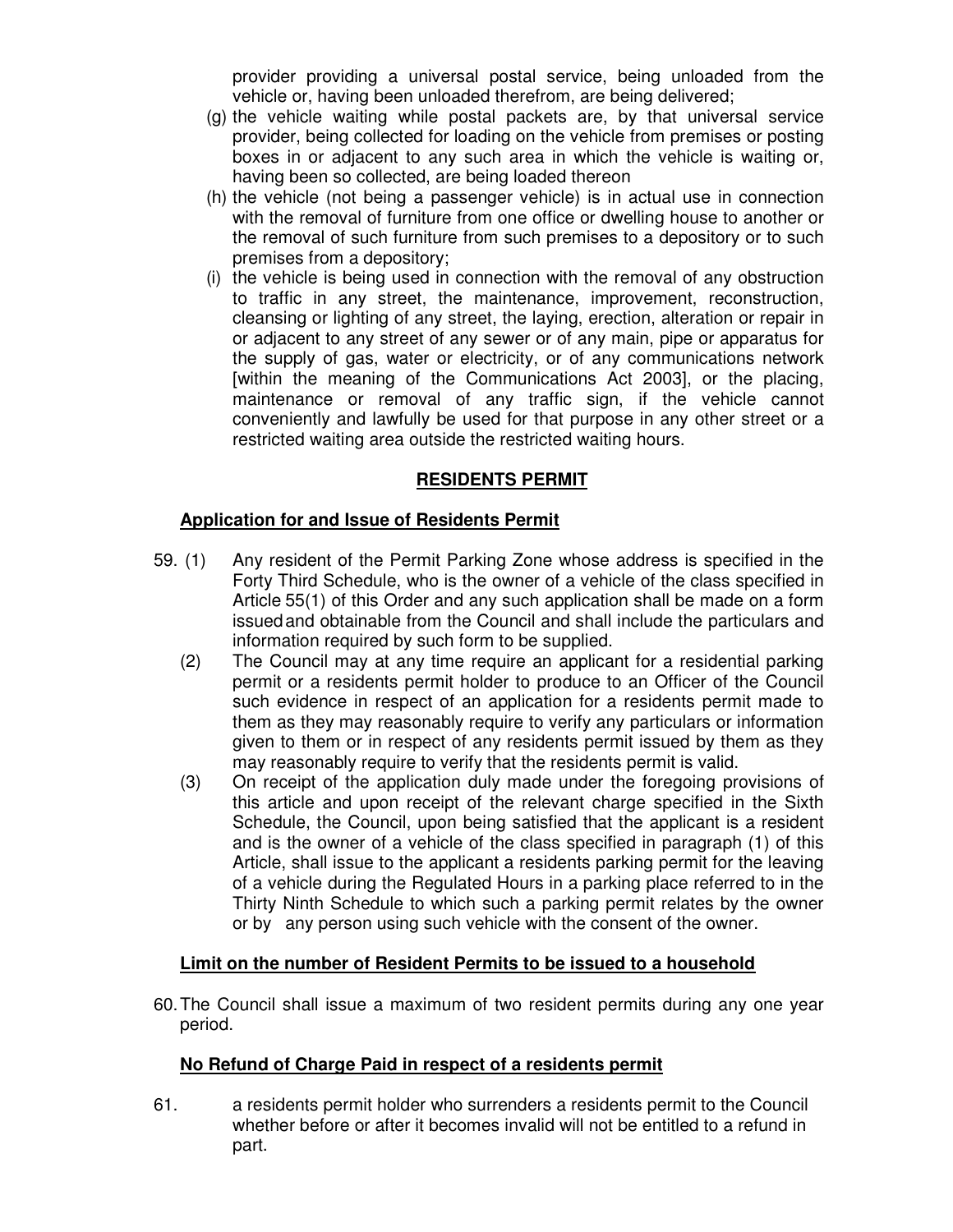#### **Surrender, withdrawl and a validity of residents permits**

- 62. (1) a resident permit holder may surrender a residents permit to the council at any time and shall surrender a residents permit to the Council on the occurrence of any one of the events set out in paragraph (3) of this Article or in accordance with the provisions of paragraph (5) of this Article.
	- (2) The council may by notice in writing served on the resident's permit holder by sending the same by the recorder delivery service to the residents permit holder at the address shown by that person on the application for a residents permit or at any other address believed to be that person's place of abode, withdraw a residents permit if it appears to the Council that any of the events set out in paragraph  $(3)(a)$ ,  $(b)$ ,  $(d)$  or  $(e)$  of this article has occurred and the residents permit holder shall surrender the permit to the council or authorised agent within 48 hours of the receipt of the aforementioned notice.
	- (3) The events referred to in the foregoing provisions of this Article are:
		- (i) the residential permit holder ceasing to be a resident within the resident parking zone to which the permit was issued;
		- (ii) the residential parking permit holder ceasing to be the owner of the vehicle in respect of which the parking permit was issued;
		- (iii) the withdrawl of such residents permit by the Council under the provisions of paragraph (2) of this Article
		- (iv) the issue of a duplicate resident permit by the Council under the provisions of Article 63;
		- (v) the vehicle in respect of which such residents permit was issued being adapted or used in such a manner that is not a vehicle of the class specified in Article 55(1).
	- (4) Without prejudice to the foregoing provisions of this Article a parking permit shall cease to be valid at midnight on the expiry date specified thereon or on the occurrence of any one of the events set out in paragraph (3) of this Article whichever is the earlier.
	- (5) Where a resident parking permit is issued to any person upon the receipt of a payment and the payment is subsequently dishonoured the visitors parking permit shall cease to be of any effect or cease to be capable of any effect as the case may be and the Council shall by notice in writing sent by the recorded delivery service served on the person to whom such visitors parking permit was issued or affixed any vehicle displaying the visitors parking permit requiring the surrender of the visitors parking permit to the Council within 48 hours of the aforementioned notice.

#### **Application for the Issue of duplicate residents permits.**

63. (1) If a residential parking permit is mutilated or accidentally defaced or the figures or particulars on it have become illegible or the colour of the parking permit has become altered by fading or otherwise the parking permit holder shall surrender it to the Council and may apply to the Council for the issue to him of a duplicate parking permit if such surrender is accompanied by an application for a duplicate parking permit and the Council on the receipt of the above shall issue a duplicate parking permit so marked and upon such issue the original parking permit shall become invalid.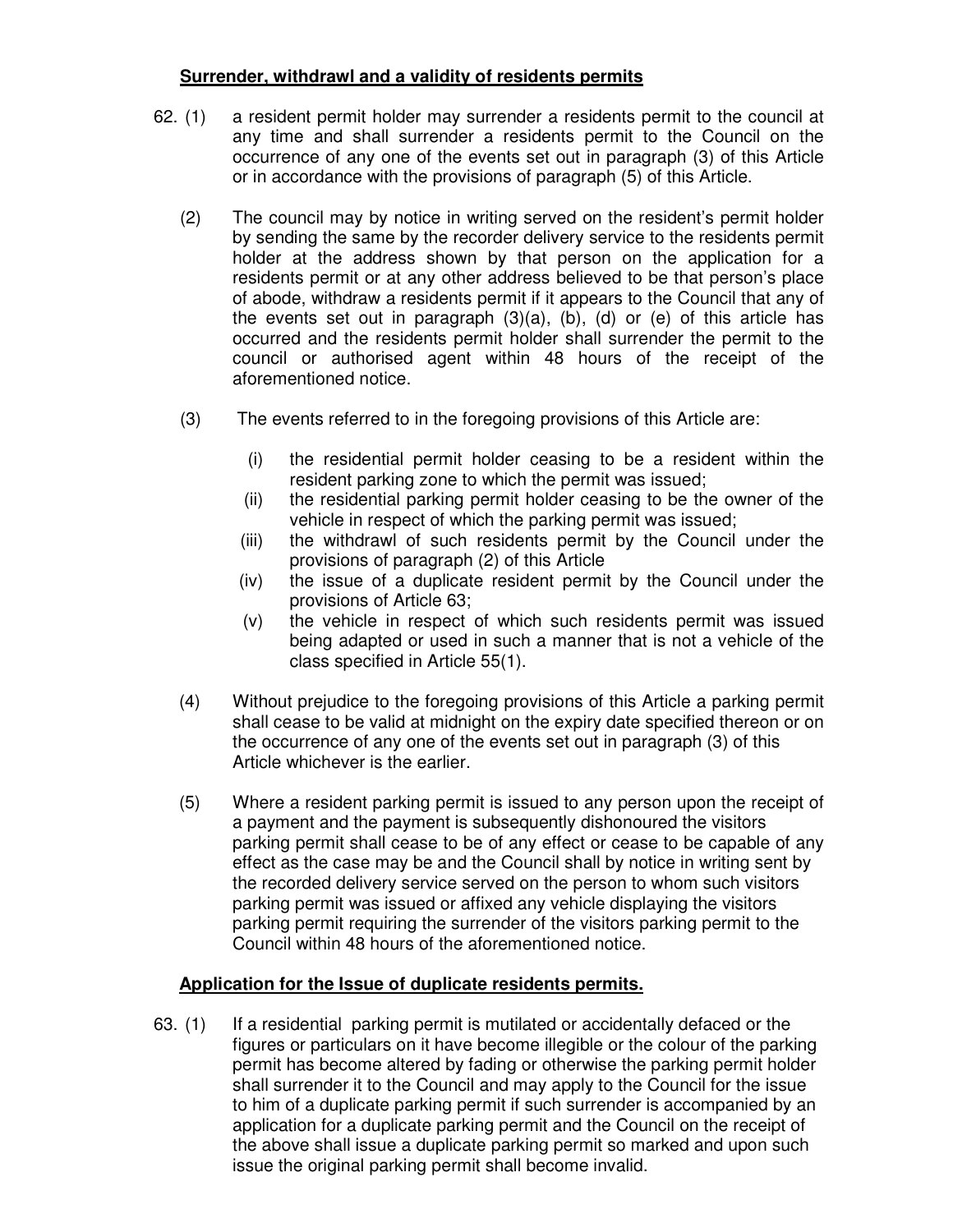- (2) If a residential parking permit is lost or destroyed the parking permit holder may apply to the Council for the issue to him of a duplicate parking permit and the Council, upon being satisfied as to such loss or destruction, shall issue a duplicate residential parking permit so marked and on such issue the original parking permit shall become invalid.
- (3) The provisions of this Order shall apply to a duplicate residents permit and an application therefor as if it were a residents permit or, as the case may be, an application therefor.

#### **Restriction on the removal of residents permits**

64. Where a residents permit has been displayed on a vehicle in accordance with the provisions of Article 66, no person, not being the driver of the vehicle shall remove the residents permit unless authorised to do so by the driver of the vehicle.

#### **Form of residents permit**

- 65. A residential parking permit issued under Article 59(3) of this Order shall be in a form prescribed by the Council and shall include the following particulars:
	- (a) the registration mark of the vehicle in respect of which the parking permit has been issued;
	- (b) the expiry date;
	- (c) an authentication that the parking permit has been issued by the Council; and
	- (d) an indication of the permit parking zone or zones within which the use of the residents permit is valid and the permit zone in which the resident resides if this is different.

#### **Display of Resident Permit on vehicles left in parking places**

66. At all times during which a vehicle is left in a parking place during the regulated hours making use of a residents parking permit, there shall be displayed in the relevant position on the front or near side of the vehicle a valid residents permit, issued in respect of that vehicle, so that all the particulars referred to in Article 65 are readily visible from the front or nearside of the vehicle.

#### **Resident's Visitor's Permits**

- 67. (1) Any resident may apply to the Council for the issue of a resident's visitor's permit for the class of vehicle specified in Article 55(1) and any such application shall be made on a form issued by and obtainable from the Council and shall include particulars and information required by such form to be supplied.
	- (2) The Council may at any time require an applicant for a resident's visitor's permit or a resident's visitor's permit holder to produce to an officer of the Council or authorised agent such evidence in respect of an application for a resident's visitor's permit made to them as they may reasonably call for to verify any particulars or information given to them or in respect of any resident's visitor's permit issued by them as they may reasonably call for to verify that the resident's visitor's permit is valid.
	- (3) Upon receipt of an application duly made under the foregoing provisions of this Article and upon receipt of the relevant charge referred to in the Forty Fourth Schedule, the Council upon being satisfied that the applicant is a resident, shall issue to the applicant therefor a resident's visitor's permit, for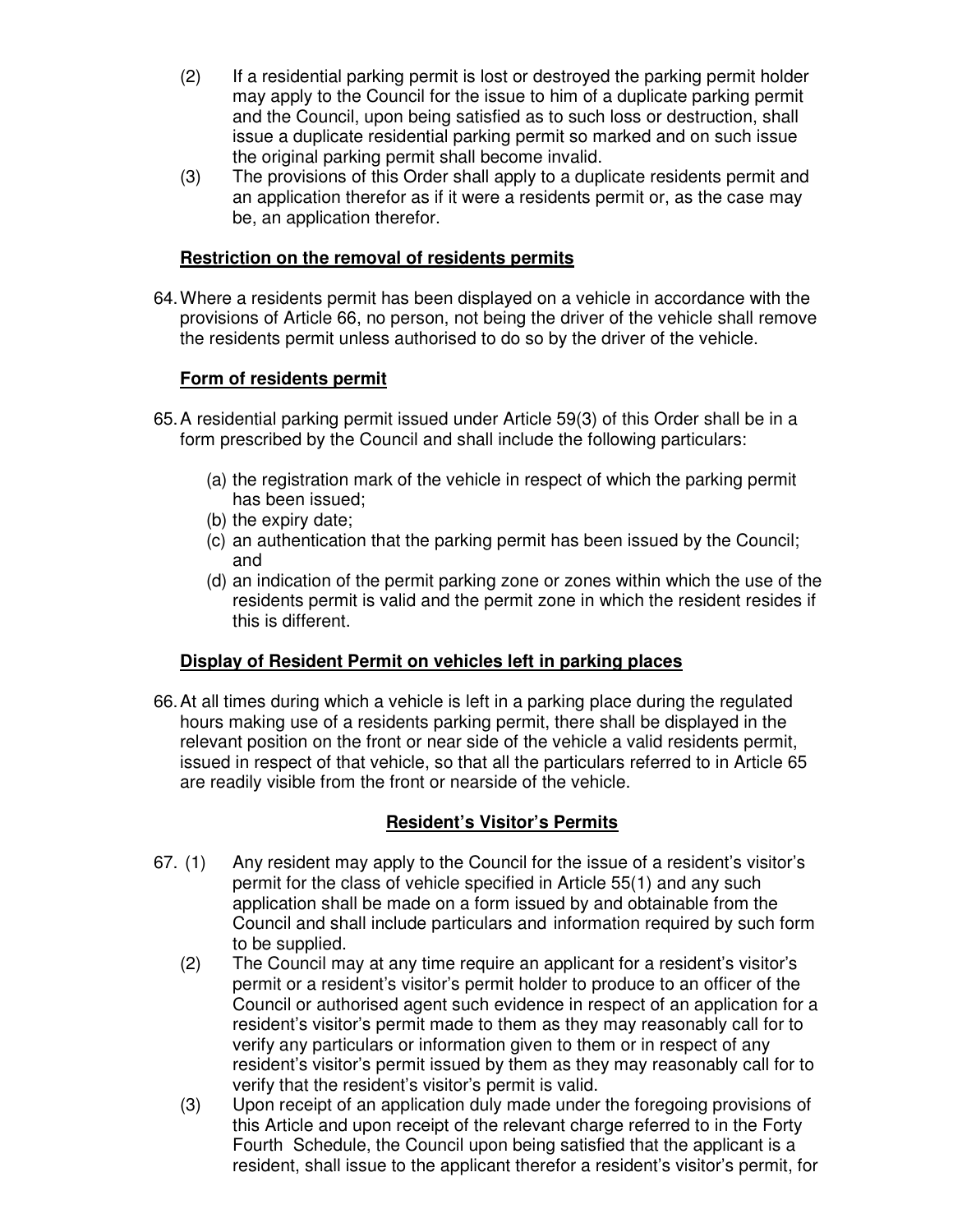the leaving of a vehicle of the class specified in Article 55(1) in a parking place referred to in the Thirty Ninth Schedule during the regulated hours.

#### **Limit on the number of Resident Visitors Permits to be issued to a household**

- 68. The Council shall issue a maximum of two resident visitors permits during any one year period.
- 69. Any resident of a household as specified in paragraph 59(1), who is a Senior Citizen may apply for one visitors parking permit free of any charge;

#### **Surrender, withdrawl and a validity of residents visitors permits**

70. A resident permit holder may surrender a residents visitors permit to the council at any time and shall surrender a residents visitors permit to the Council on the occurrence of any one of the event set out in Article 62(3)(i) of the Order.

#### **INTERPRETATION and REVOCATIONS**

- 71. The Interpretation Act, 1978 shall apply for the interpretation of this Order as it applies for the interpretation of an Act of Parliament.
- 72. To revoke those parts of the Orders specified in the Schedule of Revocations hereto and hereby amend these Orders accordingly.

### **OPERATIONAL DATE and CITATION**

73. This Order shall come into operation on the 24th February 2016 and may be cited as "City of Stoke-on-Trent (Traffic Regulation) (Various Provisions) (No.9) Order, 2015 (Making of Remainder)"

DATED this 18th day of February 2016.

| SIGNED ON BEHALF of the |  |
|-------------------------|--|
| COUNCIL OF THE CITY     |  |
| OF STOKE-ON-TRENT       |  |

authorised signatory.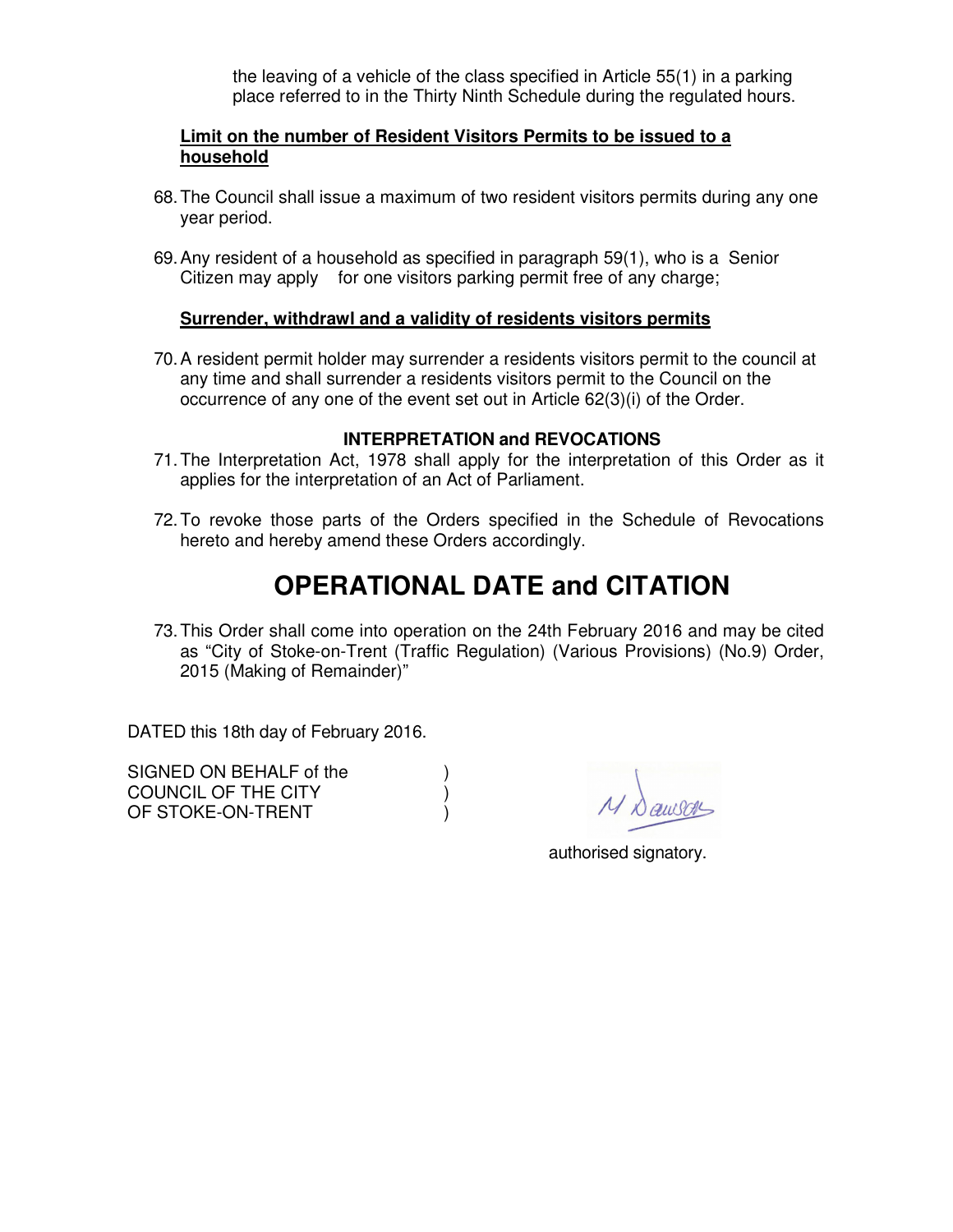#### **FIRST SCHEDULE DISABLED PARKING PLACES**

**Bournes Bank** 

(East Side) from a point 5 metres south of its junction with Cleveland Street to a point 11.6 metres south of its junction with Cleveland Street

#### **SECOND SCHEDULE LIMITED WAITING 2 HOURS, NO RETURN WITHIN 1 HOUR MON-FRI 8AM-6PM**

#### **Aynsley Road**

(North Side) from a point 10 metres west of its junction with Stoke Road to a point 122 metres west of its junction with Stoke Road

#### **THIRD SCHEDULE LIMITED WAITING 2 HOURS, NO RETURN WITHIN 1 HOUR MON-SAT 8AM-6PM**

#### **Adelaide Street**

(North-west Side) from a point 58 metres north-east of its junction with Waterloo Road to a point 64 metres north-east of its junction with Waterloo Road

#### **Glebe Court**

(South Side) from a point 12 metres south-west of its junction with Lytton Street for a distance of 28.5 metres in a south-westerly direction

#### **FOURTH SCHEDULE LIMITED WAITING 2 HOURS, NO RETURN WITHIN 2 HOURS MON-SAT 8AM-6PM**

#### **Bournes Bank**

(East Side) from a point 44.6 metres south of its junction with Cleveland Street to a point 84.6 metres south of its junction with Cleveland Street

#### **FIFTH SCHEDULE LIMITED WAITING 20 MINUTES, NO RETURN WITHIN 1 HOUR**

## **Pack Horse Lane**<br>(South Side)

from a point 5 metres west of its junction with Westport Road to a point 21.6 metres west of its junction with Westport Road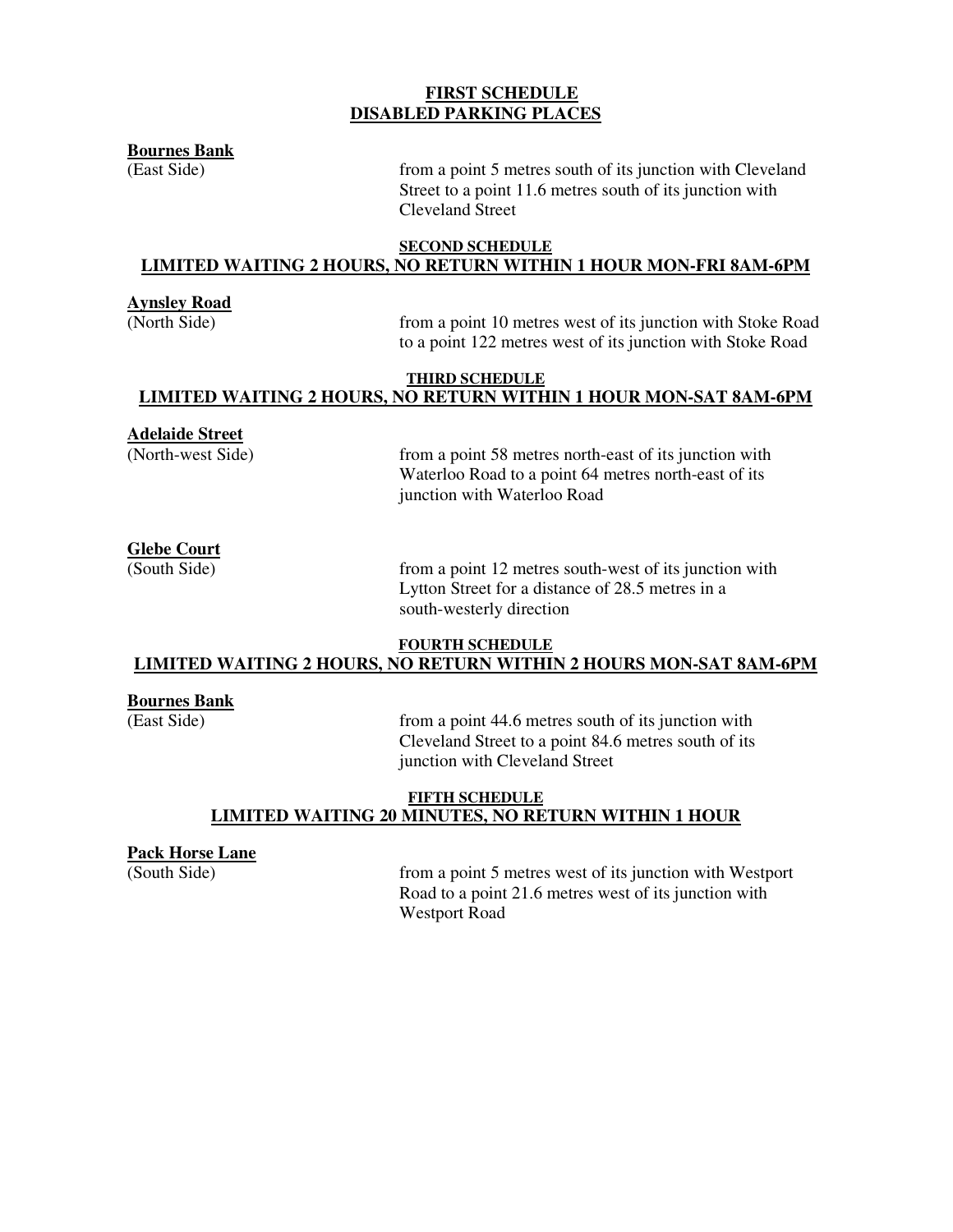#### **SIXTH SCHEDULE LIMITED WAITING 20 MINUTES, NO RETURN WITHIN 1 HOUR MON-FRI 9AM-6PM**

**Forster Street** 

(North-east Side) from its junction with the alleyway flanking No.2 Forster Street for a distance of 7.8 metres in a north-westerly direction

#### **SEVENTH SCHEDULE LIMITED WAITING 3 HOURS, NO RETURN WITHIN 1 HOUR MON-SAT 8AM-6PM**

#### **Wellesley Street**

(North Side) from a point 78 metres east of its junction with Richmond Terrace to a point 105 metres east of its junction with Richmond Terrace

#### **EIGHTH SCHEDULE LIMITED WAITING 30 MINUTES, NO RETURN WITHIN 1 HOUR MON-FRI 9AM-7PM**

**Shelton New Road** 

(South Side) from a point 53 metres west of its junction with Victoria Street to a point 69.2 metres west of its junction with Victoria Street

#### **NINTH SCHEDULE LIMITED WAITING 30 MINUTES, NO RETURN WITHIN 1 HOUR MON-SAT 8AM-6PM**

**Hartshill Road** 

(North Side) from a point 14 metres west of its junction with Allen Street to a point 9 metres east of its junction with Cumming Street

#### **TENTH SCHEDULE LOADING ONLY BAY 7AM-7PM**

**Rhodes Street** 

(South-west Side) from a point 13 metres south-east of its junction with Birches Head Road to a point 25 metres south-east of its junction with Birches Head Road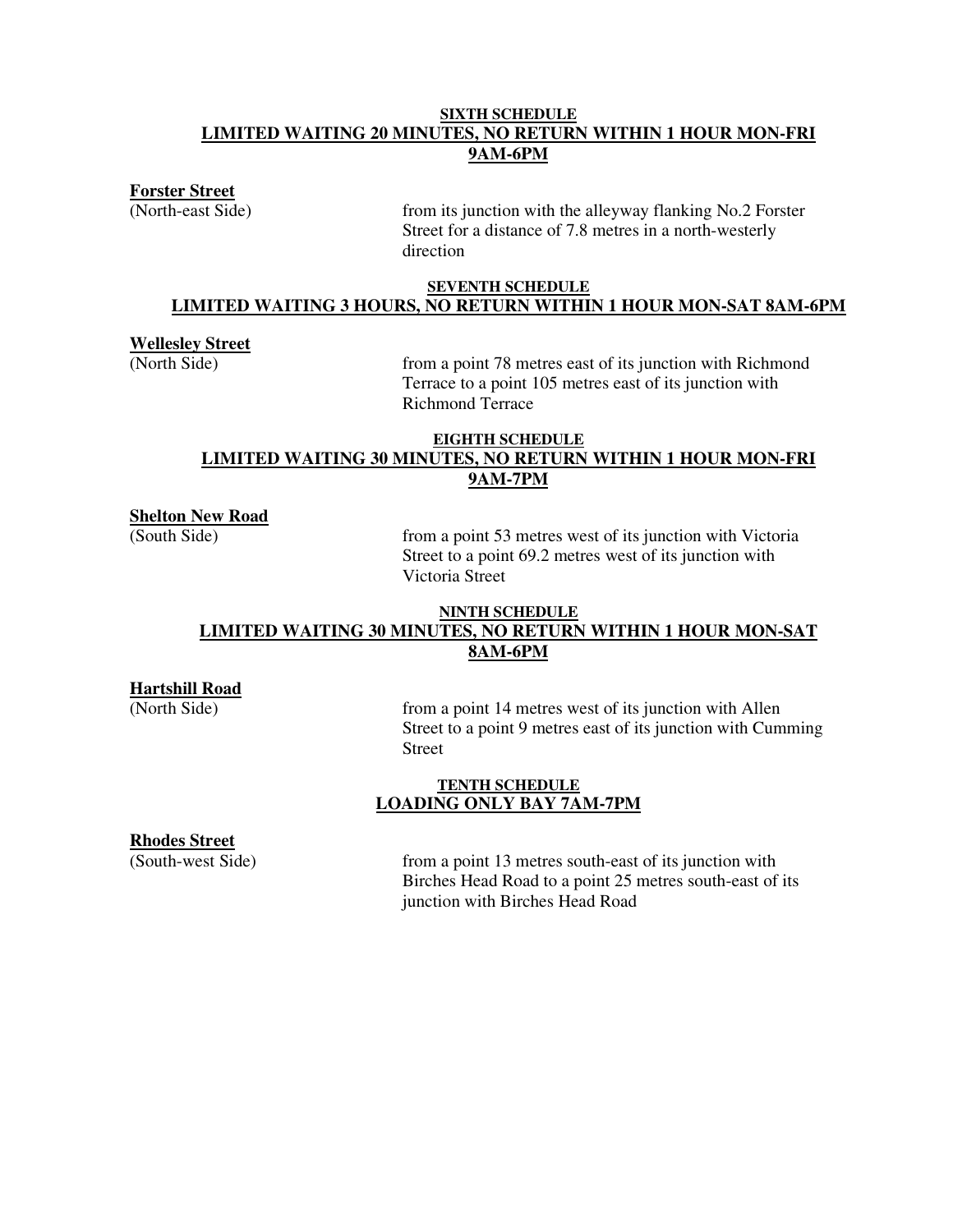#### **ELEVENTH SCHEDULE LOADING ONLY BAY MON-SAT 8AM-6PM FOR 1 HOUR, NO RETURN WITHIN 1 HOUR**

| <b>Gordon Street</b>                 |                                                                                                |
|--------------------------------------|------------------------------------------------------------------------------------------------|
| (South-west Side)                    | from a point 5 metres north-west of its junction with                                          |
|                                      | Minster Street to a point 12.8 metres north-west of its<br>junction with Minster Street        |
|                                      |                                                                                                |
|                                      | <b>TWELTH SCHEDULE</b><br><b>NO LOADING OR UNLOADING AT ANY TIME</b>                           |
| <b>Cheapside</b>                     |                                                                                                |
| (East Side)<br>(i)                   | from its junction with Albion Street for a distance of 33                                      |
|                                      | metres in a northerly direction                                                                |
| (ii)                                 | from a point 58 metres north of its junction with Albion                                       |
|                                      | Street to a point 123.5 metres north of its junction with<br><b>Albion Street</b>              |
|                                      |                                                                                                |
| <b>Rosslyn Road</b>                  |                                                                                                |
| (North Side)                         | from its junction with Trentham Road for a distance of 24<br>metres in an easterly direction   |
|                                      |                                                                                                |
| <b>Trentham Road</b>                 |                                                                                                |
| (West Side)                          | from its junction with Summer Row for a distance of 77                                         |
|                                      | metres in a southerly direction                                                                |
|                                      |                                                                                                |
| <b>Westport Road</b><br>(North Side) | from its junction with Brownhills Road for a distance of 39                                    |
|                                      | metres in an easterly direction                                                                |
| (South Side)                         | from its junction with Brownhills Road for a distance of 42<br>metres in an easterly direction |
|                                      |                                                                                                |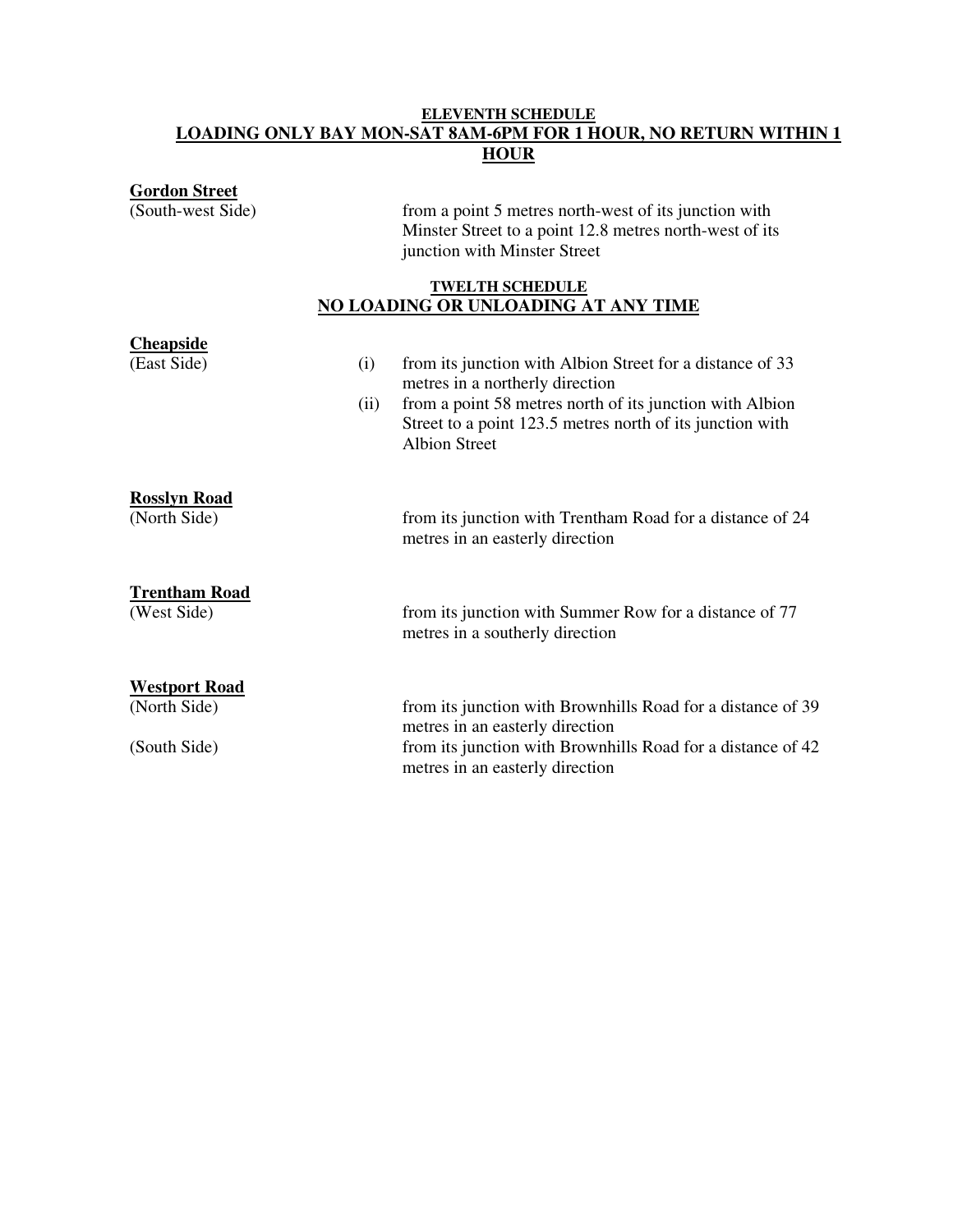#### **THIRTEENTH SCHEDULE NO LOADING OR UNLOADING MON-FRI 8.30AM-9.30AM AND 2.30PM-4PM**

| <b>Hazelwood Close</b>                     |      |                                                                                                                                                     |
|--------------------------------------------|------|-----------------------------------------------------------------------------------------------------------------------------------------------------|
| (Both Sides)                               |      | from its junction with Sneyd Street for a distance of 10<br>metres in a south-easterly direction                                                    |
| <b>Sneyd Street</b><br>(North-west Side)   | (i)  | from a point 249 metres south-west of its junction with                                                                                             |
|                                            |      | Crossway Road for a distance of 55 metres in a south<br>westerly direction                                                                          |
|                                            | (ii) | from a point 85 metres south west of its junction with<br>Crossway Road to a point 162 metres south-west of its<br>junction with Crossway Road      |
| (South Side)                               |      | from its junction with Hazelwood Close for a distance of 30<br>metres in a westerly direction                                                       |
| (South-east Side)                          | (i)  | from its junction with Sneyd Wood View to the boundary                                                                                              |
|                                            | (ii) | of Nos. 322/324 Sneyd Street<br>from its junction with Hazelwood Close to its junction<br>with Sneyd Wood View                                      |
| <b>Sneyd Wood View</b>                     |      | The Whole                                                                                                                                           |
|                                            |      | <b>FOURTEENTH SCHEDULE</b>                                                                                                                          |
|                                            |      | <b>NO LOADING OR UNLOADING MON-FRI 8AM-5PM</b>                                                                                                      |
| <b>Raymond Street</b><br>(North-east Side) |      | from a point 5 metres south-east of its junction with Cooper<br>Street to a point 75 metres south-east of its junction with<br><b>Cooper Street</b> |
| (South-west Side)                          |      | from a point 34 metres south-east of its junction with<br>Cooper Street to a point 75 metres south-east of its                                      |

#### **FIFTEENTH SCHEDULE NO LOADING OR UNLOADING MON-FRI 8AM-9.30AM AND 2PM-3.30PM**

junction with Cooper Street

# **Norton Lane**

from a point 231.56 metres north of its junction with Harrison Road for a distance of 102 metres in a northerly direction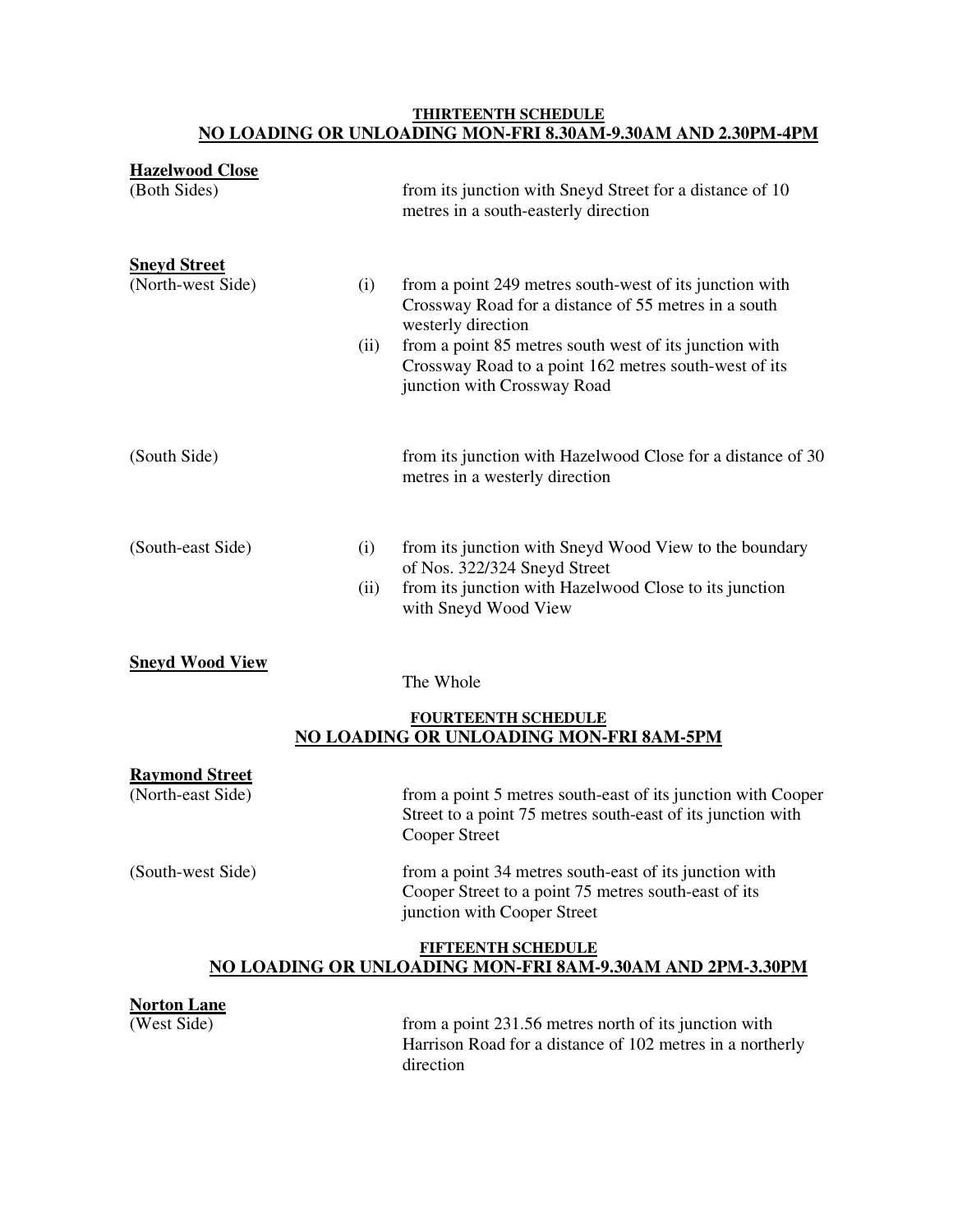#### **SIXTEENTH SCHEDULE NO LOADING OR UNLOADING TUES-SUN**

**Glass Street** 

- $(i)$  from its junction with Town Road for a distance of 13 metres in an easterly direction
- (ii) from a point 27 metres east of its junction with Town Road to a point 51 metres east of its junction with Town Road

#### **SEVENTEENTH SCHEDULE NO STOPPING AT ANY TIME ON ENTRANCE MARKINGS**

### **Claud Street**

from a point 60 metres north of its junction with Grove Road following the kerbline in a northerly direction for a distance of 25.56 metres

#### **High Lane**

(West Side) from a point 52 metres north of its junction with Shaftesbury Avenue to a point 77.56 metres north of its junction with Shaftesbury Avenue

#### **EIGHTEENTH SCHEDULE NO STOPPING AT ANY TIME ON ENTRANCE MARKINGS MON-FRI 8.30AM-9.30AM AND 3PM-4PM**

#### **Ralph Drive**

(South Side) from a point 74 metres west of its junction with Bouverie Parade to a point 99 metres west of its junction with Bouverie Parade

#### **NINETEENTH SCHEDULE NO STOPPING AT ANY TIME ON ENTRANCE MARKINGS MON-FRI 8AM-6PM**

#### **Sackville Street**

(East Side) from a point 48 metres south of its junction with Etruria Road to a point 73 metres south of its junction with Etruria Road

#### **TWENTIETH SCHEDULE NO WAITING 12PM-9PM ON EVENT DAYS**

#### **Grove Road**

- (North Side) (i) from a point 89.3 metres east of its junction with Claud Street to a point 114.3 metres west of its junction with Grove Avenue
	- (ii) from a point 136 metres east of its junction with Claud Street to a point 142 metres east of its junction with Claud Street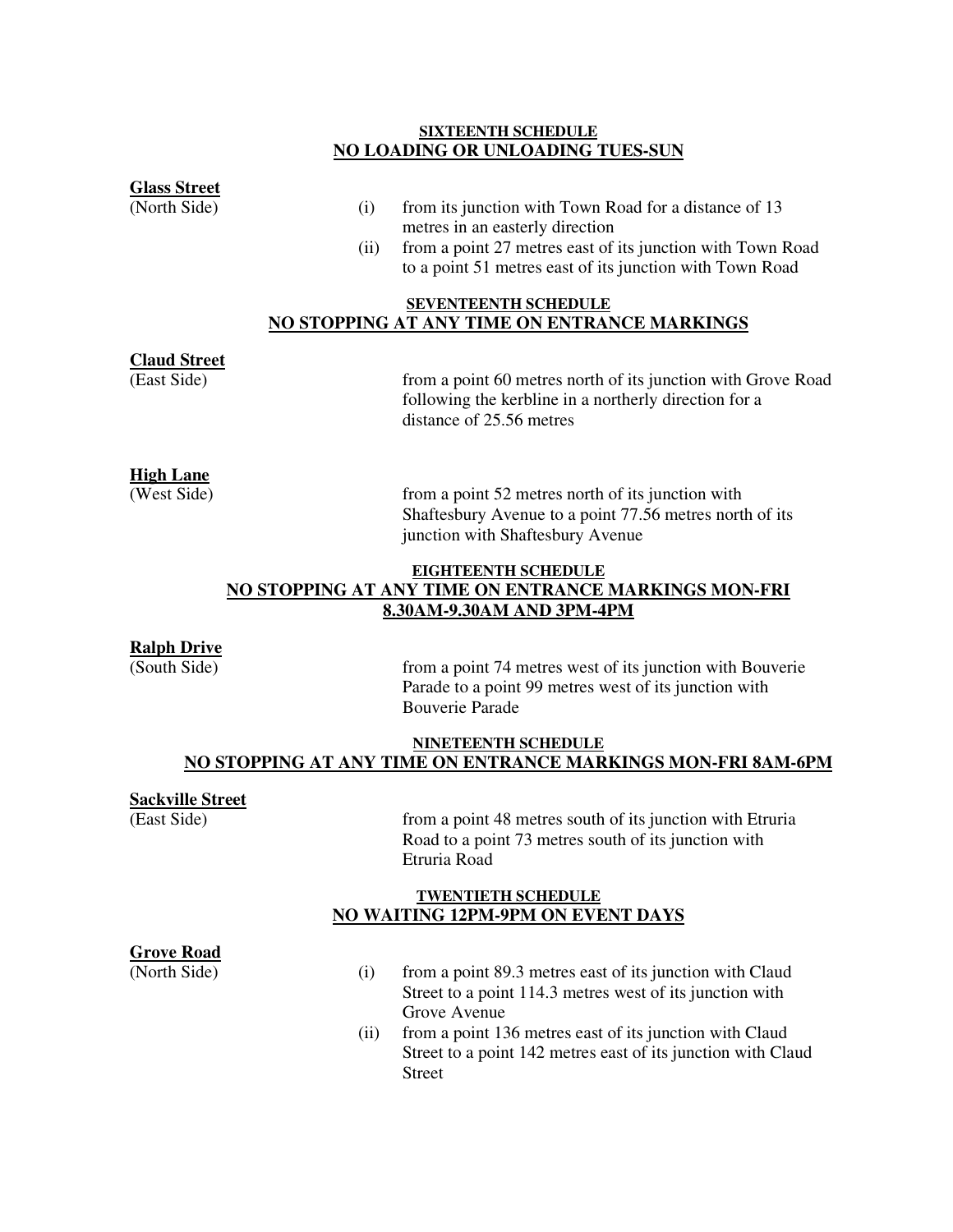| <b>Willow Tree Grove</b>                              |             |                                                                                                                                                                                                                                                                             |
|-------------------------------------------------------|-------------|-----------------------------------------------------------------------------------------------------------------------------------------------------------------------------------------------------------------------------------------------------------------------------|
| (East Side)<br>(West Side)                            |             | from a point 35 metres north-east of its junction with Grove<br>Avenue for a distance of 110 metres in a north easterly<br>direction<br>from a point 130 metres north of its junction with Grove<br>Avenue to a point 150 metres north of its junction with<br>Grove Avenue |
|                                                       |             | <b>TWENTY-FIRST SCHEDULE</b><br><b>NO WAITING AT ANY TIME</b>                                                                                                                                                                                                               |
| <b>Adelaide Street</b><br>(North-west Side)           | (i)<br>(ii) | from its junction with Waterloo Road for a distance of 58<br>metres in a north-easterly direction<br>from a point 64 metres north-east of its junction with<br>Waterloo Road to a point 94 metres north-east of its<br>junction with Waterloo Road                          |
| <b>Allerton Road</b><br>(Both Sides)                  |             | from its junction with Stone Road for a distance of 15<br>metres in a north-easterly direction                                                                                                                                                                              |
| <b>Ashcombe Green</b><br>(North Side)<br>(South Side) |             | from its junction with Church Road for a distance of 6<br>metres in a westerly direction<br>from its junction with Church Road for a distance of 12<br>metres in a westerly direction                                                                                       |
| <b>Ashendene Grove</b><br>(Both Sides)                |             | from its junction with Bankhouse Road for a distance of 10<br>metres in a north-westerly direction                                                                                                                                                                          |
| <b>Ashfield Square</b><br>(South Side)                |             | from its junction with the footpath adjacent to No.24<br>Ashfield Square and leading to the rear of that property<br>following the kerbline for a distance of 24 metres in a<br>westerly direction                                                                          |
| <b>Ashwell Road</b><br>(South-east Side)              |             | from a point 16.6 metres south-west of its junction with<br>Hartshill Road to a point 20.6 metres south-west of its<br>junction with Hartshill Road                                                                                                                         |
| <b>Ball Lane</b><br>(North-east Side)                 |             | from its junction with Endon Road for a distance of 16<br>metres in a south-easterly direction                                                                                                                                                                              |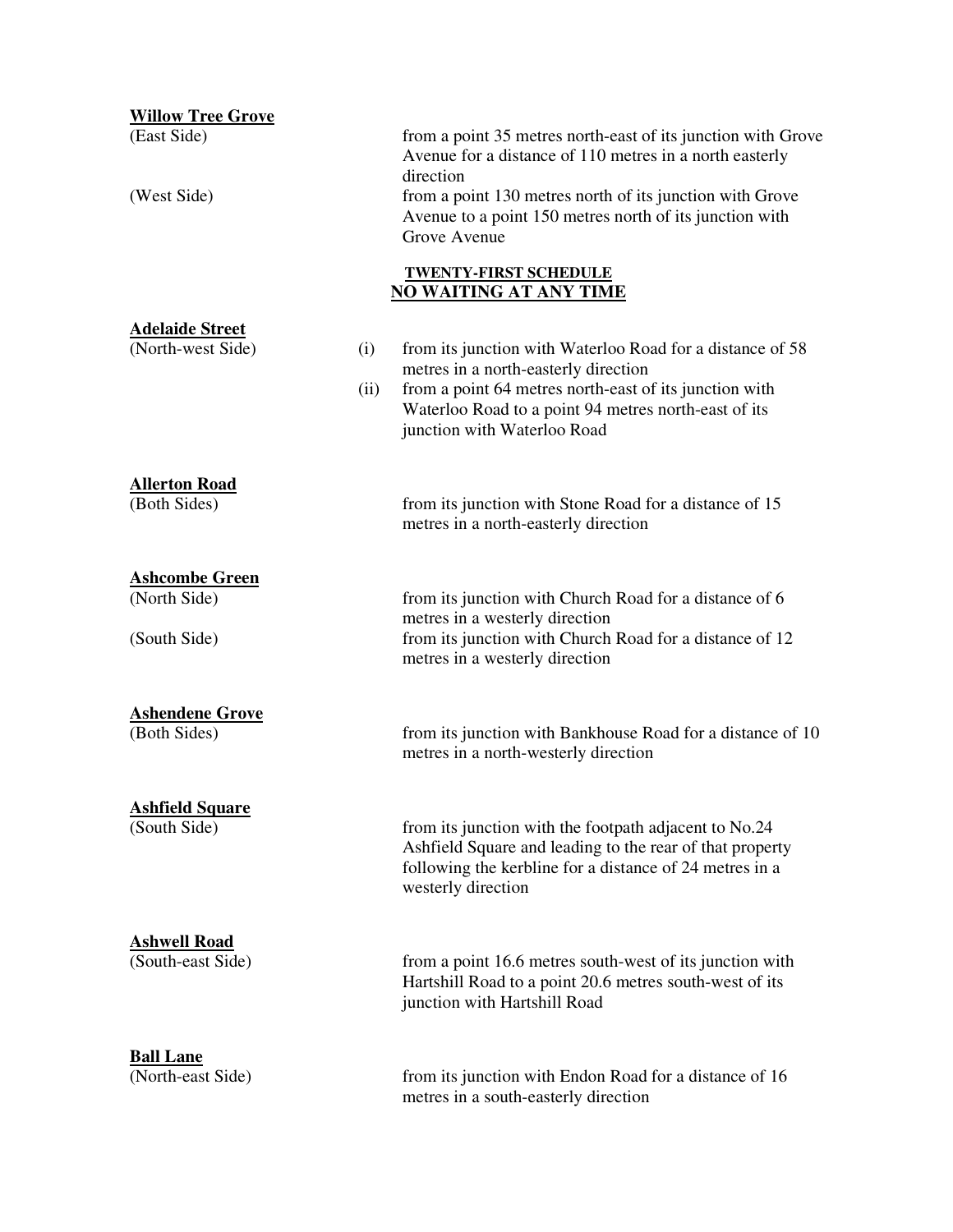| (South Side)                               |             | from its junction with Riverhead Close to its junction with<br>Canal Side                                                                                                                                                                    |
|--------------------------------------------|-------------|----------------------------------------------------------------------------------------------------------------------------------------------------------------------------------------------------------------------------------------------|
| (South-west Side)                          |             | from its junction with Endon Road to its junction with<br><b>Riverhead Close</b>                                                                                                                                                             |
| <b>Bankhouse Road</b><br>(North-west Side) | (i)<br>(ii) | from its junction with Ashendene Grove for a distance of 10<br>metres in a north-easterly direction<br>from its junction with Ashendene Grove for a distance of 10<br>metres in a south-westerly direction                                   |
| <b>Bournes Bank</b><br>(South-west Side)   |             | The Whole                                                                                                                                                                                                                                    |
| <b>Carron Street</b><br>(Both Sides)       |             | from its junction with Goldenhill Road for a distance of 7<br>metres in a westerly direction                                                                                                                                                 |
| <b>Church Road</b><br>(West Side)          | (i)<br>(ii) | from its junction with Blurton Road to its junction with<br>Ashcombe Green<br>from its junction with Ashcombe Green for a distance of 10<br>metres in a southerly direction                                                                  |
| <b>Clifton Street</b><br>(North-west Side) | (i)<br>(ii) | from its junction with Marlborough Street for a distance of<br>8 metres in a south-westerly direction<br>from its junction with Marlborough Street for a distance of<br>7 metres in a north-easterly direction                               |
| <b>Clough Street</b><br>(North Side)       | (i)<br>(ii) | from its junction with Mersey Street for a distance of 10<br>metres in an easterly direction<br>from a point 17.6 metres east of its junction with Mersey<br>Street to a point 24.2 metres east of its junction with<br><b>Mersey Street</b> |
| <b>Collis Avenue</b><br>(Both Sides)       |             | from its junction with Shelton New Road for a distance of 8<br>metres in a northerly direction                                                                                                                                               |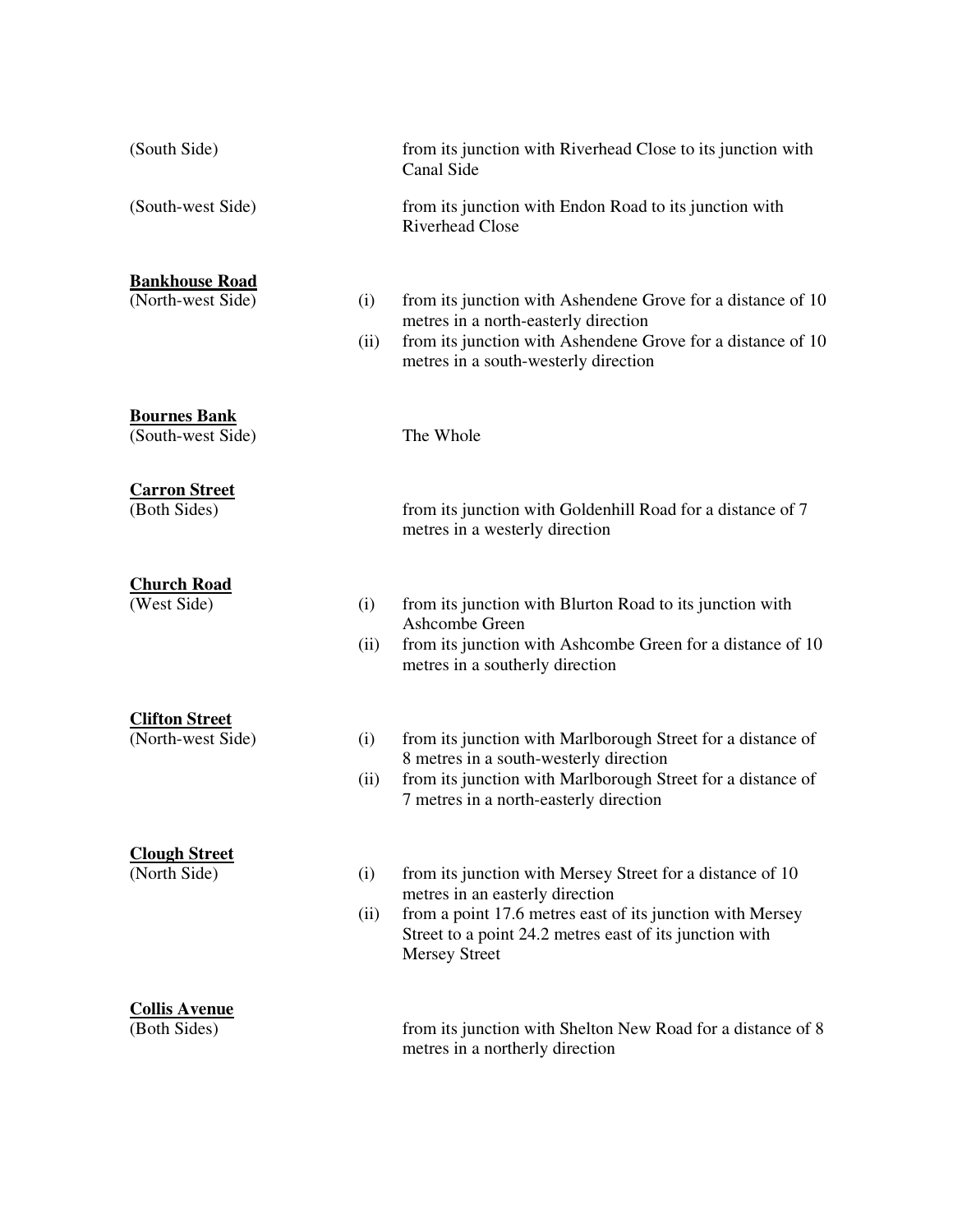| <b>Endon Road</b>                     |      |                                                                                                                      |
|---------------------------------------|------|----------------------------------------------------------------------------------------------------------------------|
| (South Side)                          | (i)  | from its junction with Ball Lane for a distance of 10 metres                                                         |
|                                       |      | in an easterly direction<br>from its junction with Ball Lane for a distance of 10 metres                             |
|                                       | (ii) | in a westerly direction                                                                                              |
|                                       |      |                                                                                                                      |
| <b>Etruscan Street</b>                |      |                                                                                                                      |
| (South-west Side)                     | (i)  | from a point 153 metres south-east of its junction with                                                              |
|                                       |      | Etruria Old Road to a point 180 metres south-east of its                                                             |
|                                       |      | junction with Etruria Old Road                                                                                       |
|                                       | (ii) | from a point 102 metres south-east of its junction with<br>Etruria Old Road to a point 130 metres south-east of its  |
|                                       |      | junction with Etruria Old Road                                                                                       |
|                                       |      |                                                                                                                      |
| <u>Foden Street</u>                   |      |                                                                                                                      |
| (West Side)                           | (i)  | from its junction with Summer Street for a distance of 10                                                            |
|                                       |      | metres in a northerly direction                                                                                      |
|                                       | (ii) | from its junction with Summer Street for a distance of 10                                                            |
|                                       |      | metres in a southerly direction                                                                                      |
|                                       |      |                                                                                                                      |
| <b>Furnace Road</b><br>(East Side)    |      | from its junction with Upper Belgrave Road for a distance                                                            |
|                                       |      | of 8 metres in a northerly direction                                                                                 |
| (West Side)                           |      | from its junction with Upper Belgrave Road for a distance                                                            |
|                                       |      | of 9 metres in a northerly direction                                                                                 |
|                                       |      |                                                                                                                      |
| <b>Glebe Court</b>                    |      |                                                                                                                      |
| (South Side)                          |      | from its junction with Lytton Street for a distance of 12                                                            |
|                                       |      | metres in a south-westerly direction                                                                                 |
|                                       |      |                                                                                                                      |
| <b>Goldenhill Road</b><br>(West Side) | (i)  | from its junction with Carron Street for a distance of 7                                                             |
|                                       |      | metres in a northerly direction                                                                                      |
|                                       | (ii) | from its junction with Carron Street for a distance of 7                                                             |
|                                       |      | metres in a southerly direction                                                                                      |
|                                       |      |                                                                                                                      |
| <b>Gordon Street</b>                  |      |                                                                                                                      |
| (South-west Side)                     |      | from a point 17.6 metres north-west of its junction with<br>Minster Street to the southern boundary of No. 20 Gordon |
|                                       |      | <b>Street</b>                                                                                                        |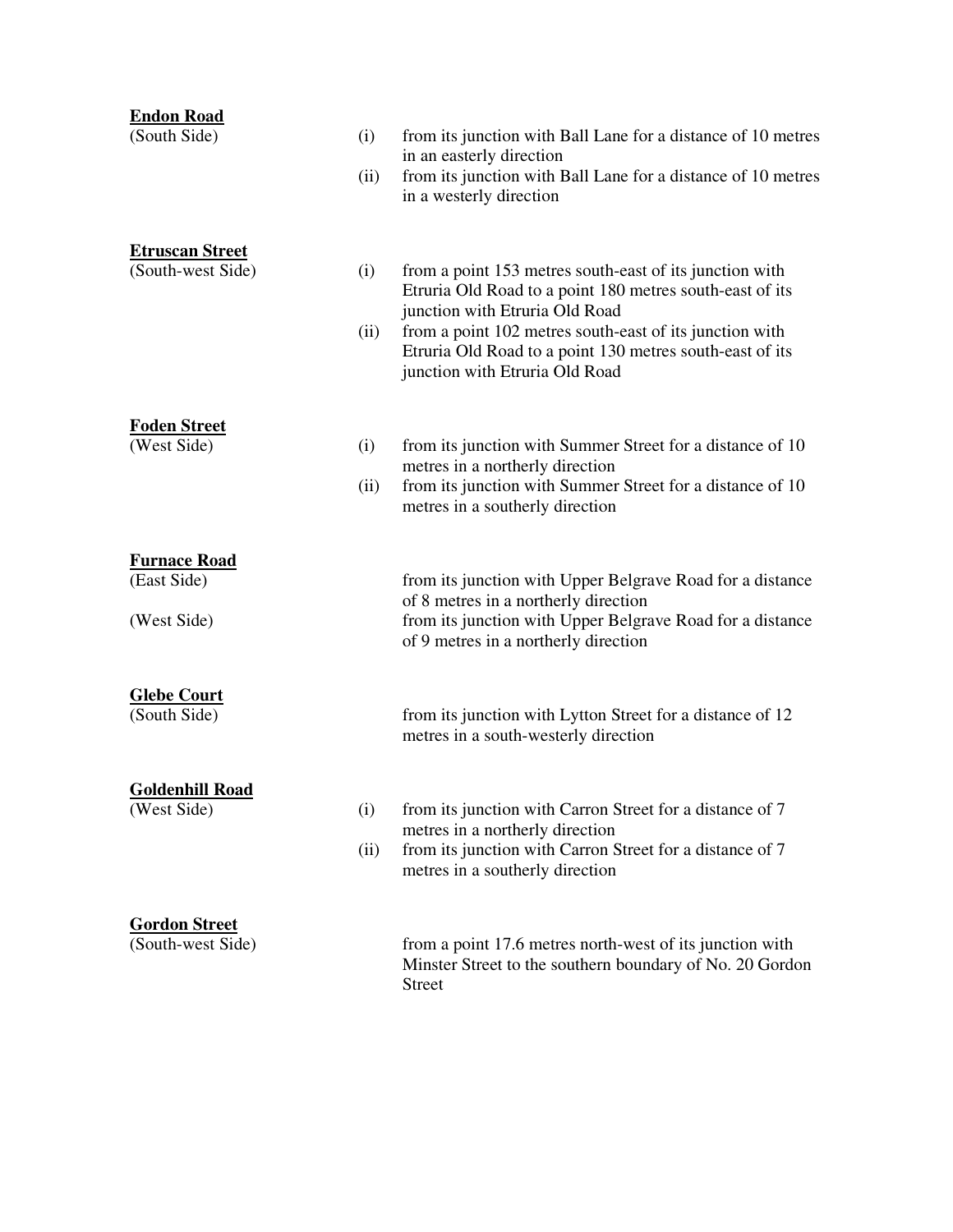| <b>Grove Avenue</b>                   |       |                                                                                                                                                  |
|---------------------------------------|-------|--------------------------------------------------------------------------------------------------------------------------------------------------|
| (East Side)                           | (i)   | from its junction with Grove Road to its junction with<br><b>Willow Tree Grove</b>                                                               |
|                                       | (ii)  | from its junction with Grove Road to its junction with<br><b>Willow Tree Grove</b>                                                               |
| (North Side)                          |       | from its junction with Willow Tree Grove in a north<br>westerly direction to the boundary point of No's 7/9<br>Grove Avenue                      |
| (South-west Side)                     |       | from its junction with Grove Road for a distance of 36<br>metres in a north-westerly direction                                                   |
| (West Side)                           |       | from its junction with Grove Road for a distance of 31<br>metres in a northerly direction                                                        |
| <b>Grove Road</b>                     |       |                                                                                                                                                  |
| (North Side)                          | (i)   | from its junction with Grove Avenue for a distance of 10<br>metres in a westerly direction                                                       |
|                                       | (ii)  | from its junction with Claud Street to a point 89.3 metres<br>east of its junction with Claud Street                                             |
|                                       | (iii) | from a point 142 metres east of its junction with Claud<br>Street to its junction with Grove Avenue                                              |
|                                       | (iv)  | from a point 114.3 metres east of its junction with Claud<br>Street to a point 136 metres east of its junction with Claud<br><b>Street</b>       |
| <b>Harpfield Road</b>                 |       |                                                                                                                                                  |
| (North-east Side)                     | (i)   | from its junction with Wain Drive for a distance of 20<br>metres in a north-westerly direction                                                   |
|                                       | (ii)  | from its junction with Wain Drive for a distance of 17<br>metres in a south-easterly direction                                                   |
| <b>Hartshill Road</b>                 |       |                                                                                                                                                  |
| (North Side)                          |       | from its junction with Allen Street for a distance of 14<br>metres in a westerly direction                                                       |
| <b>High Lane</b><br>(South-west Side) | (i)   | from its junction with Louise Street for a distance of 15                                                                                        |
|                                       |       | metres in a north-westerly direction                                                                                                             |
|                                       | (ii)  | from its junction with Louise Street for a distance of 20<br>metres in a south-easterly direction                                                |
| (West Side)                           |       | from a point 77.56 metres north of its junction with<br>Shaftesbury Avenue in a northerly direction to the<br>boundary of Nos. 399/401 High Lane |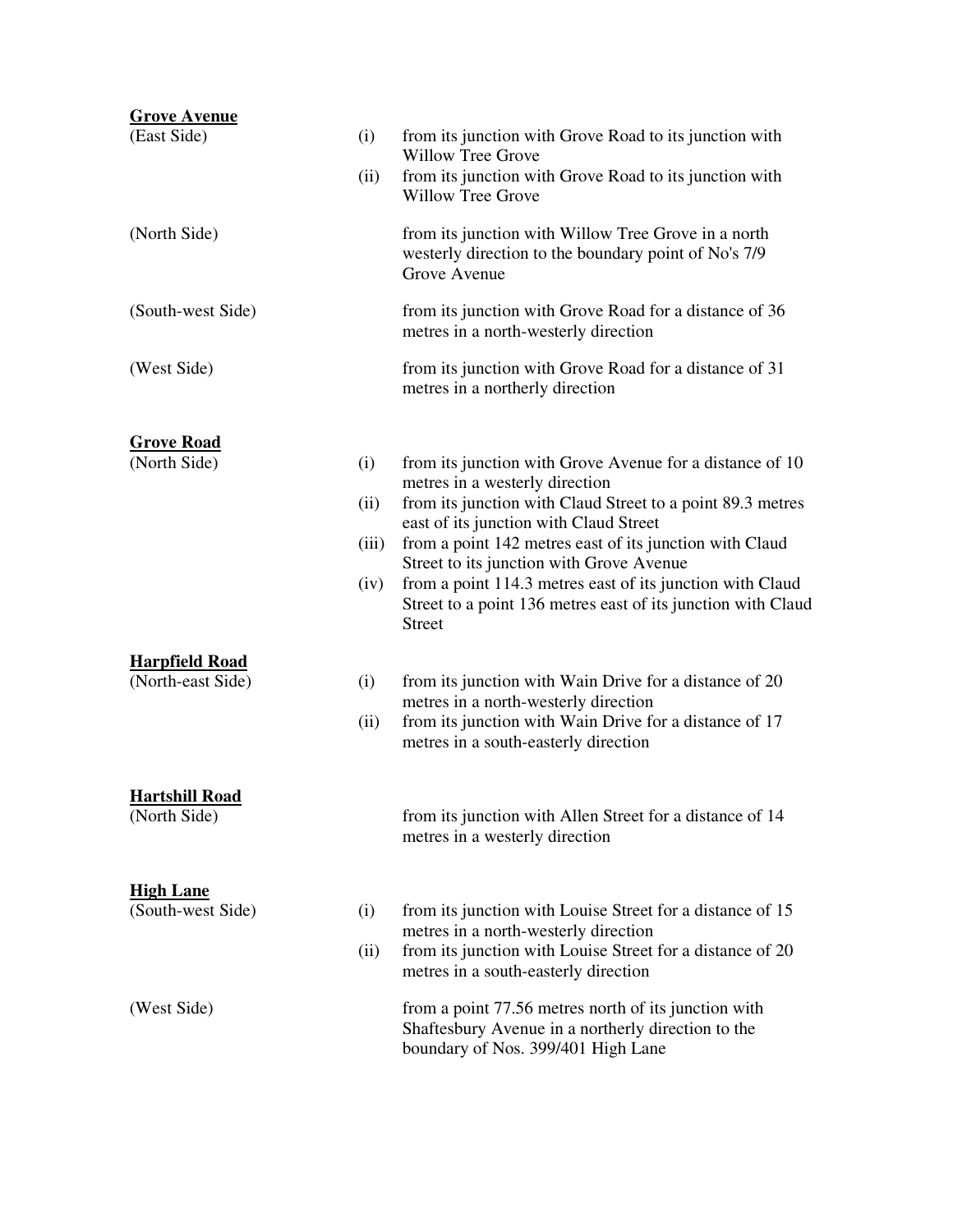#### **Higson Avenue**

(North-west Side) from a point 29 metres south-west of its junction with Hartshill Road to a point 5 metres north-east of its south western extent

> From the north eastern kerbline of Leonard Street for a distance of 8 metres in a south-westerly direction

metres in a south-westerly direction

metres in a south-easterly direction

metres in a south-easterly direction

**Kelsall Street**<br>(North-west Side)

(South-east Side) from its junction with Leonard Street for a distance of 3

**Kingston Avenue**  (South-west Side) from its junction with Buxton Street for a distance of 10

**Leonard Street**  (North-east Side) from the north western kerbline of Kelsall Street for a

(South-west Side) from its junction with Kelsall Street for a distance of 15

**Lodge Road** 

#### **London Road**

#### **Marlborough Street**

### **Newcastle Lane**

(North Side) from its junction with St Christopher Avenue for a distance of 55 metres in an easterly direction

(South-west Side) from its junction with Oliver Road to its junction with Ashlands Road

distance of 17 metres in a south-easterly direction

(East Side) from its junction with All Saints' Road for a distance of 196 metres in a north-easterly direction

(North Side) from its junction with Clifton Street for a distance of 7 metres in a westerly direction (South Side) from its junction with Clifton Street for a distance of 8 metres in a westerly direction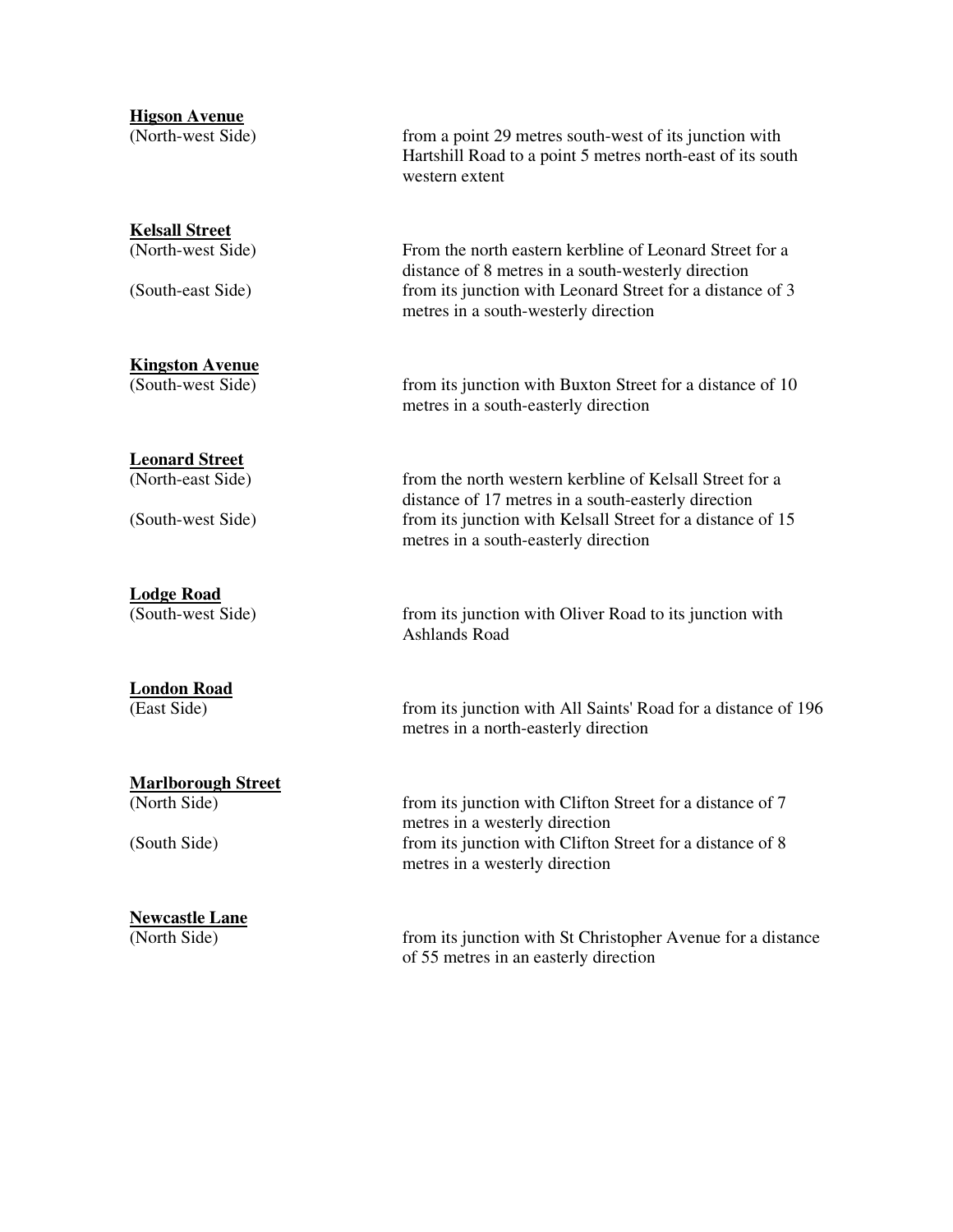| <b>Pack Horse Lane</b><br>(North Side)     |             | The Whole                                                                                                                                                                                            |
|--------------------------------------------|-------------|------------------------------------------------------------------------------------------------------------------------------------------------------------------------------------------------------|
| (South Side)                               | (i)<br>(ii) | from its junction with Westport Road for a distance of 5<br>metres in a westerly direction<br>from a point 21.6 metres west of its junction with Westport<br>Road to its western extent              |
| <b>Rhodes Street</b><br>(South-west Side)  |             | from its junction with Birches Head Road for a distance of<br>13 metres in a south-easterly direction                                                                                                |
| <b>Riverhead Close</b><br>(Both Sides)     |             | from its junction with Ball Lane for a distance of 10 metres<br>in a south-westerly direction                                                                                                        |
| <b>Rothesay Road</b><br>(Both Sides)       |             | from its junction with Upper Belgrave Road for a distance<br>of 8 metres in a northerly direction                                                                                                    |
| <b>Shelton New Road</b><br>(North Side)    | (i)<br>(ii) | from its junction with Collis Avenue for a distance of 10<br>metres in an easterly direction<br>from its junction with Collis Avenue for a distance of 8<br>metres in a westerly direction           |
| <b>Sloane Way</b><br>(South-east Side)     |             | from its western extent for a distance of 7 metres in an<br>easterly direction                                                                                                                       |
| (West Side)                                |             | From the sothern kerbline at its western extents for a<br>distance of 3 metres in a northerly direction                                                                                              |
| <b>Smithpool Road</b><br>(South-east Side) | (i)<br>(ii) | from its junction with Temple Street for a distance of 8<br>metres in a north-easterly direction<br>from its junction with Temple Street for a distance of 8<br>metres in a south-westerly direction |
| <b>Summer Street</b><br>(Both Sides)       |             | from its junction with Foden Street for a distance of 10<br>metres in a westerly direction                                                                                                           |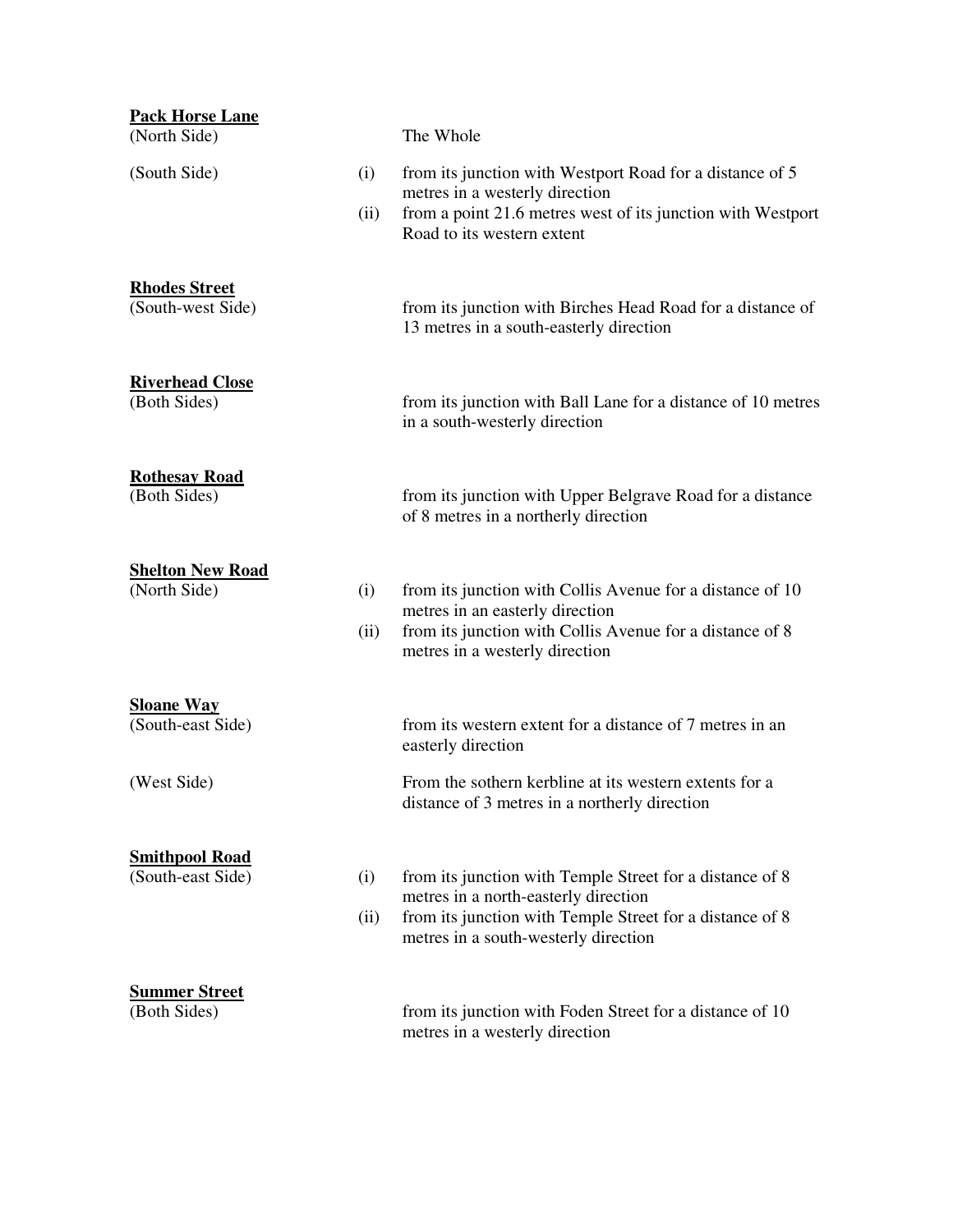| <b>Temple Street</b>                          |       |                                                                                                                                                |
|-----------------------------------------------|-------|------------------------------------------------------------------------------------------------------------------------------------------------|
| (Both Sides)                                  |       | from its junction with Smithpool Road for a distance of 5<br>metres in an easterly direction                                                   |
| <b>The Avenue</b>                             |       |                                                                                                                                                |
| (North Side)                                  |       | from its junction with Hillside Walk for a distance of 54<br>metres in a westerly direction                                                    |
| <b>Upper Belgrave Road</b>                    |       |                                                                                                                                                |
| (North Side)                                  | (i)   | from its junction with Rothesay Road for a distance of 8<br>metres in an easterly direction                                                    |
|                                               | (ii)  | from its junction with Rothesay Road for a distance of 8<br>metres in a westerly direction                                                     |
|                                               | (iii) | from its junction with Furnace Road for a distance of 8                                                                                        |
|                                               | (iv)  | metres in a westerly direction<br>from its junction with Furnace Road for a distance of 8<br>metres in an easterly direction                   |
|                                               |       |                                                                                                                                                |
| <b>Walton Road</b><br>(North-east Side)       |       | from a point 51 metres north-west of its junction with<br>Rookery Lane to a point 34 metres south-east of its<br>junction with London Road     |
|                                               |       |                                                                                                                                                |
| <b>Warrington Street</b><br>(North-east Side) |       | from its junction with Park Street for a distance of 30<br>metres in a northerly direction                                                     |
|                                               |       |                                                                                                                                                |
| <b>Waterside Drive</b><br>(South Side)        | (i)   | from a point 71 metres west of its junction with Yaxley<br>Place to a point 83 metres west of its junction with Yaxley<br>Place                |
|                                               | (ii)  | from a point 95 metres west of its junction with Yaxley<br>Place to a point 107 metres west of its junction with<br><b>Yaxley Place</b>        |
|                                               |       |                                                                                                                                                |
| <b>Wellesley Street</b><br>(North Side)       |       | from a point 28 metres east of its junction with Richmond<br>Terrace to a point 78 metres east of its junction with<br><b>Richmond Terrace</b> |
| <b>Wesley Street</b>                          |       |                                                                                                                                                |
| (East Side)                                   | (i)   | from its junction with Farndale Street for a distance of 17<br>metres in a southerly direction                                                 |
|                                               | (ii)  | from its junction with Farndale Street for a distance of 11<br>metres in a northerly direction                                                 |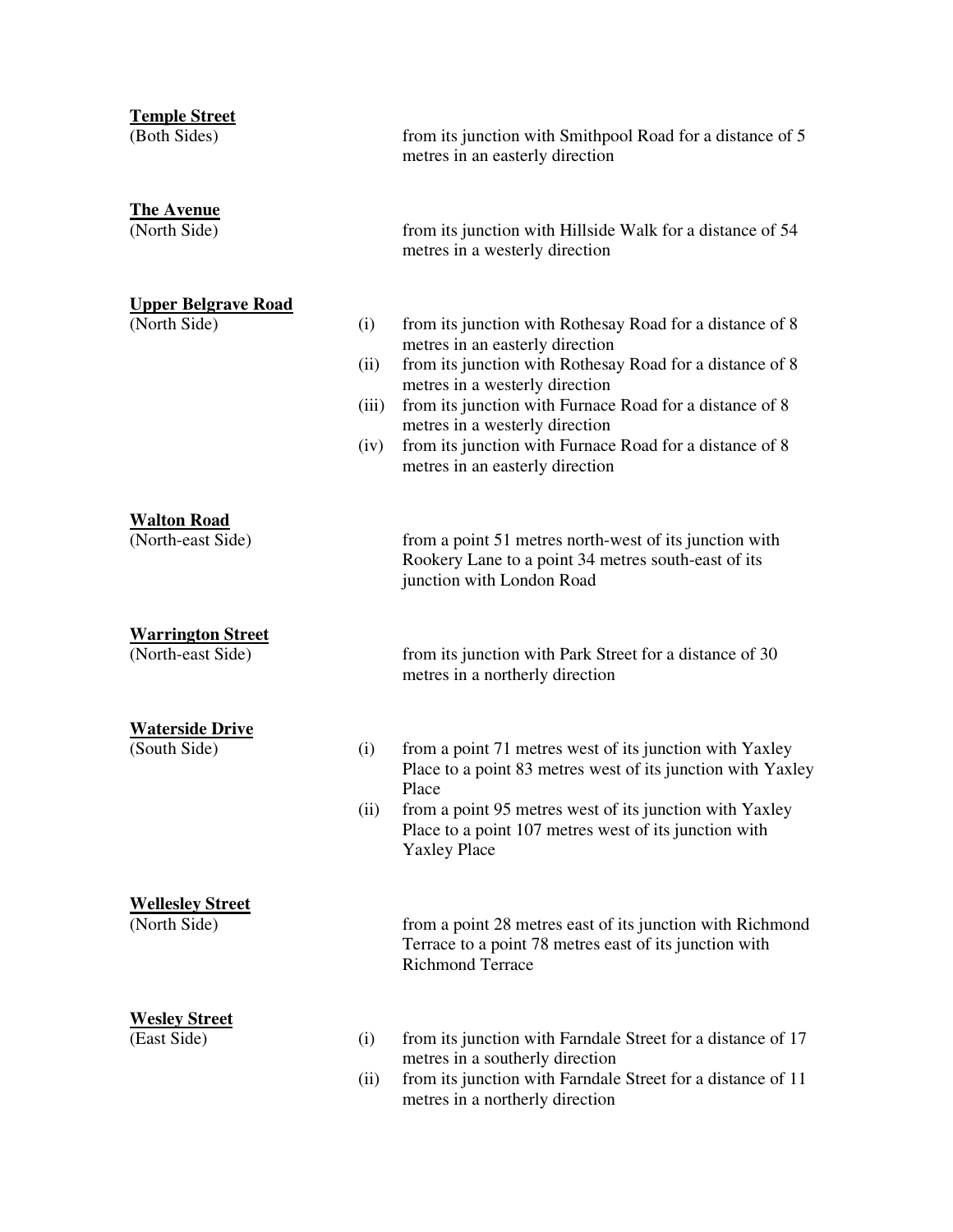| <b>Willow Tree Grove</b>                          |                                                                                                                                                                                                                                 |
|---------------------------------------------------|---------------------------------------------------------------------------------------------------------------------------------------------------------------------------------------------------------------------------------|
| (South Side)<br>(West Side)                       | from its junction with Grove Avenue for a distance of 35<br>metres in a north-easterly direction<br>from its junction with Grove Avenue to the boundary of<br>Nos. 1/3 Willow Tree Grove                                        |
| <b>Yarnfield Close</b><br>(South Side)            | from its junction with Weston Road for a distance of 15<br>metres in a westerly direction                                                                                                                                       |
| <b>Yaxley Place</b><br>(Both Sides)               | from its southern truncated end for a distance of 3 metres in<br>a northerly direction (including ite southern truncated end)                                                                                                   |
|                                                   | <b>TWENTY-SECOND SCHEDULE</b><br><b>NO WAITING FRIDAY 7AM-12PM</b>                                                                                                                                                              |
| <b>Lowndes Close</b><br>(East Side)               | from a point 10 metres south of its junction with Barnfield<br>following the kerbline for a distance of 31 metres in a<br>southerly direction                                                                                   |
| (West Side)                                       | from a point 10 metres south of its junction with Barnfield<br>following the kerbline for a distance of 35 metres in a<br>southerly direction                                                                                   |
|                                                   | <b>TWENTY-THIRD SCHEDULE</b><br>NO WAITING MON-FRI 8.30AM-10AM AND 2PM-2.30PM                                                                                                                                                   |
| <b>Humbert Road</b><br>(East Side)<br>(West Side) | from the boundary of Nos. 9/11 Humbert Road for a distance<br>of 130 metres in a southerly direction<br>from a point 72 metres south of its junction with Cavour<br>Street for a distance of 75 metres in a southerly direction |
|                                                   | <b>TWENTY-FOURTH SCHEDULE</b><br>NO WAITING MON-FRI 8.30AM-9.30AM AND 2.30PM-3.30PM                                                                                                                                             |
| <b>Ashcombe Green</b>                             |                                                                                                                                                                                                                                 |
| (North Side)                                      | from a point 6 metres both of its junction with Church Road<br>to its western extent                                                                                                                                            |
| (South Side)                                      | from a point 12 metres west of its junction with Church<br>Road upto and including its western extent                                                                                                                           |
| <b>Highland Drive</b><br>(South-east Side)        | from a point 20 metres south-west of its junction with<br>Lightwood Road for a distance of 54 metres in a<br>south-westerly direction                                                                                           |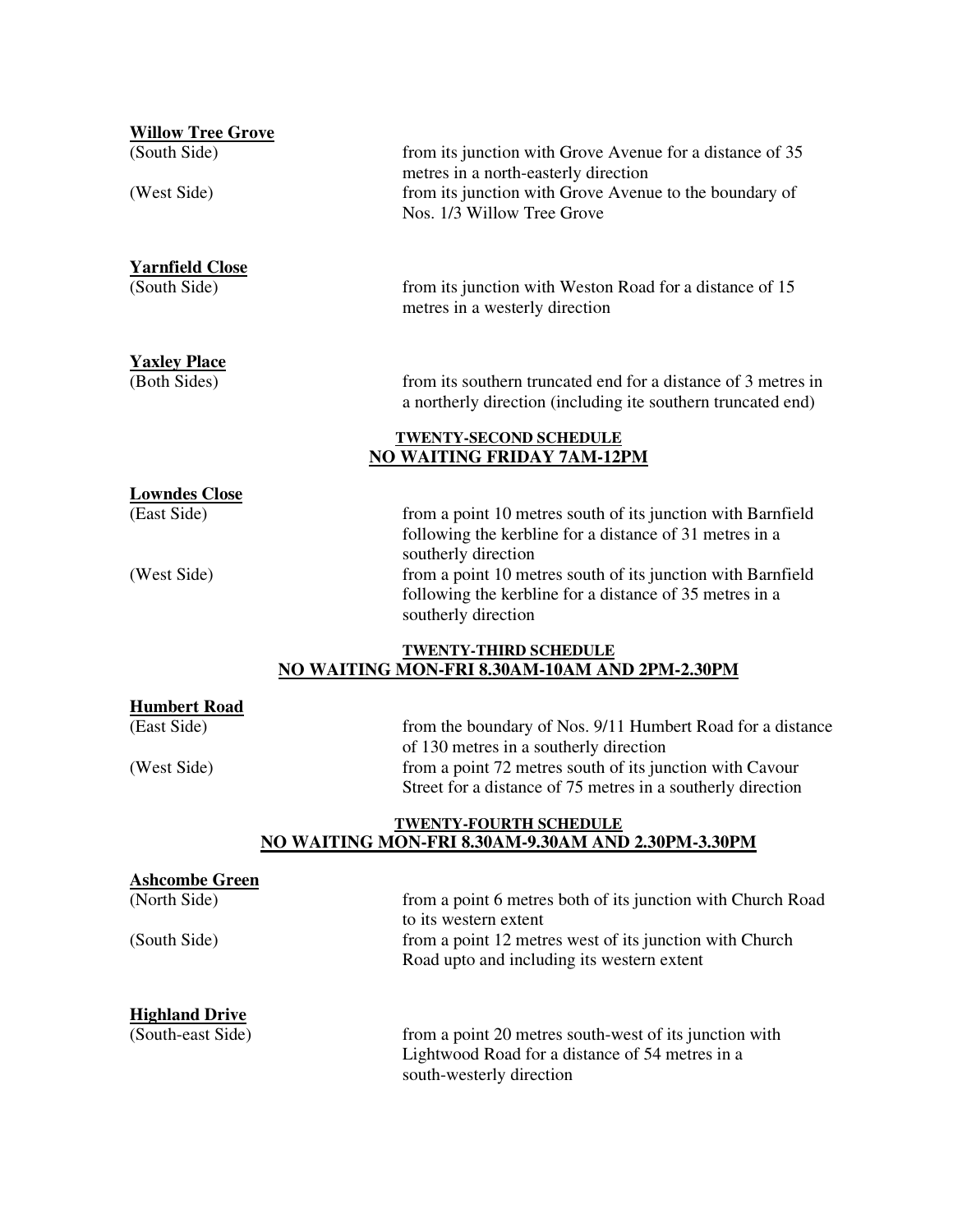#### **TWENTY-FIFTH SCHEDULE NO WAITING MON-FRI 8.30AM-9.30AM AND 2.30PM-4PM**

| <b>Hazelwood Close</b><br>(Both Sides)     |             | from its junction with Sneyd Street for a distance of 10<br>metres in a south-easterly direction                                                                                                                                                                                        |
|--------------------------------------------|-------------|-----------------------------------------------------------------------------------------------------------------------------------------------------------------------------------------------------------------------------------------------------------------------------------------|
| <b>Sneyd Street</b><br>(North-west Side)   | (i)<br>(ii) | from a point 249 metres south-west of its junction with<br>Crossway Road for a distance of 55 metres in a south<br>westerly direction<br>from a point 85 metres south west of its junction with<br>Crossway Road to a point 162 metres south-west of its<br>junction with Crossway Road |
| (South Side)                               |             | from its junction with Hazelwood Close for a distance of 30<br>metres in a westerly direction                                                                                                                                                                                           |
| (South-east Side)                          | (i)<br>(ii) | from its junction with Sneyd Wood View to the boundary<br>of Nos. 322/324 Sneyd Street<br>from its junction with Hazelwood Close to its junction<br>with Sneyd Wood View                                                                                                                |
| <b>Sneyd Wood View</b>                     |             | The Whole                                                                                                                                                                                                                                                                               |
|                                            |             | <b>TWENTY-SIXTH SCHEDULE</b><br>NO WAITING MON-FRI 8.30AM-9.30AM AND 3PM-4PM                                                                                                                                                                                                            |
| <b>Parkside</b><br>(Both Sides)            |             | from its junction with The Lea for a distance of 10 metres<br>in a northerly direction                                                                                                                                                                                                  |
| <b>The Lea</b><br>(North Side)             | (i)<br>(ii) | from its junction with Parkside for a distance of 10 metres<br>in an easterly direction<br>from its junction with Parkside for a distance of 10 metres<br>in a westerly direction<br><b>TWENTY-SEVENTH SCHEDULE</b><br><b>NO WAITING MON-FRI 8AM-5PM</b>                                |
| <b>Raymond Street</b><br>(North-east Side) |             | from a point 5 metres south-east of its junction with Cooper<br>Street to a point 75 metres south-east of its junction with<br><b>Cooper Street</b>                                                                                                                                     |
| (South-west Side)                          |             | from a point 34 metres south-east of its junction with<br>Cooper Street to a point 75 metres south-east of its<br>junction with Cooper Street                                                                                                                                           |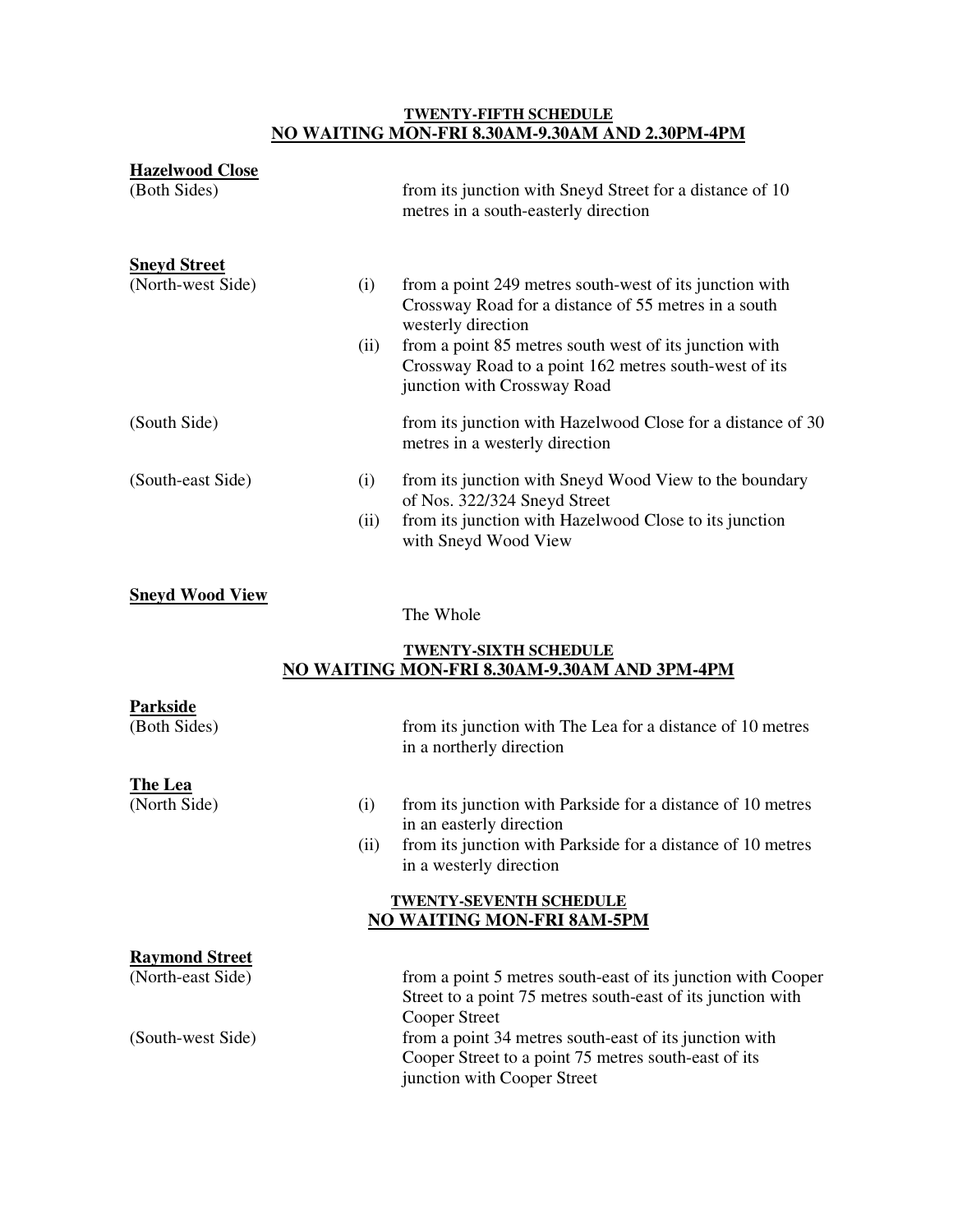#### **TWENTY-EIGHTH SCHEDULE NO WAITING MON-FRI 8AM-6PM**

#### **Glover Street**

(North Side) from a point 10 metres south-east of its junction with Birches Head Road to a point 22 metres south-east of its junction with Birches Head Road

**Newcastle Lane** 

(North Side) from a point 10 metres east of its junction with Whalley Avenue to a point 21 metres west of its junction with Lodge Road

#### **TWENTY-NINTH SCHEDULE NO WAITING MON-FRI 8AM-9.30AM AND 2PM-3.30PM**

### **Norton Lane**

from a point 231.56 metres north of its junction with Harrison Road for a distance of 102 metres in a northerly direction

#### **THIRTIETH SCHEDULE NO WAITING MON-FRI 8AM-9.30AM AND 3PM-4PM**

#### **Claud Street**

(West Side) from a point 45 metres north of its junction with Grove Road for a distance of 43 metres in a northerly direction

#### **THIRTY-FIRST SCHEDULE NO WAITING MON-FRI 8AM-9AM AND 2.30PM-3.30PM**

| <b>Bishop Road</b>    |                                                                                                                                               |
|-----------------------|-----------------------------------------------------------------------------------------------------------------------------------------------|
| (North Side)          | from the boundary of Nos. 105/107 Bishop Road for a<br>distance of 45 metres in an easterly direction                                         |
| <b>Highland Drive</b> |                                                                                                                                               |
| (North-west Side)     | from a point 15 metres north-east of its junction with<br>Sussex Place to a point 25 metres south-west of its<br>junction with Lightwood Road |
| <b>Oberon Close</b>   |                                                                                                                                               |
| (East Side)           | from a point 7 metres south of its junction with Brownley<br>Road for a distance of 25 metres in a southerly direction                        |
| (West Side)           | from a point 27 metres south of its junction with Brownley<br>Road for a distance of 5 metres in a southerly direction                        |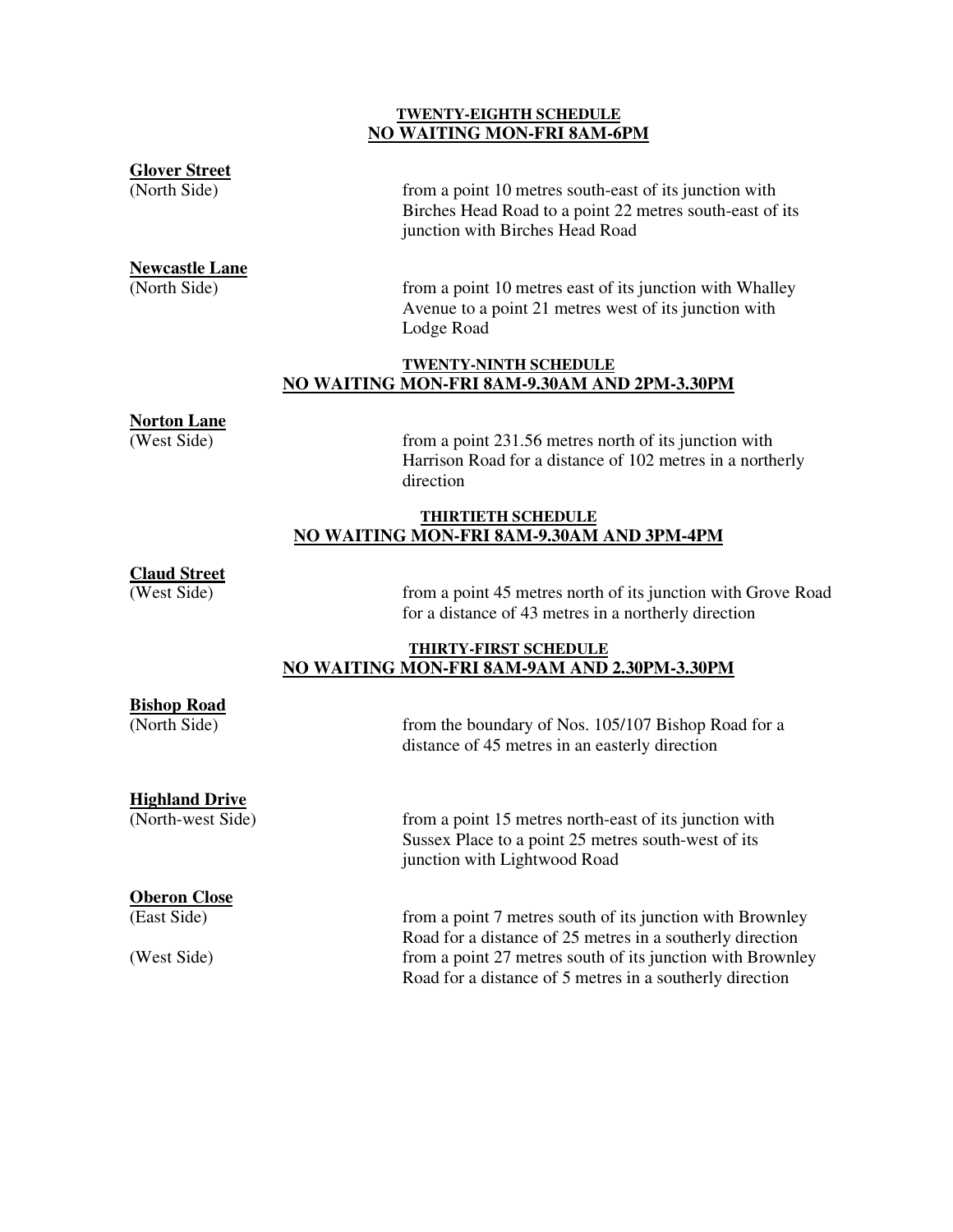#### **THIRTY-SECOND SCHEDULE NO WAITING MON-FRI 9AM-5PM**

| <b>Albany Grove</b>                         |      |                                                                                                                                                       |
|---------------------------------------------|------|-------------------------------------------------------------------------------------------------------------------------------------------------------|
| (South-west Side)                           |      | from a point 10 metres north-west of its junction with<br>Albany Road to a point 19 metres north-west of its<br>junction with Albany Road             |
| <b>Etruria Old Road</b><br>(South Side)     |      | from a point 59 metres north-east of its junction with<br>Etruscan Street to a point 72 metres north east of its<br>junction with Etruscan Street     |
| <b>Etruscan Street</b><br>(North-east Side) |      | from its junction with Humbert Road to the boundary of<br>Nos. 31/33 Etruscan Street                                                                  |
| (South-west Side)                           |      | from a point 15 metres south-east of its junction with<br>Etruria Old Road for a distance of 102 metres in a<br>south-easterly direction              |
|                                             | (ii) | from a point 130 metres south-east of its junction with<br>Etruria Old Road to a point 153 metres south-east of its<br>junction with Etruria Old Road |
|                                             |      | THIDTV THIDD SCHEDHI E                                                                                                                                |

#### **THIRTY-THIRD SCHEDULE NO WAITING MON-SAT 6PM-MIDNIGHT AND MIDNIGHT-8AM**

### **Bagot Grove**

from its junction with Fitzherbert Road for a distance of 10 metres in a northerly direction

#### **THIRTY-FOURTH SCHEDULE NO WAITING MON-SAT 8AM-6PM**

# **Hartshill Road**

from its junction with Steel Street for a distance of 80 metres in a westerly direction

#### **THIRTY-FIFTH SCHEDULE NO WAITING MON-SAT 9AM-5PM**

#### **Higson Avenue**

(North-west Side) from a point 90 metres south-west of its junction with Hartshill Road to its north-western extent

### **Kibworth Grove**

(North Side) from its junction with Lower Bryan Street to the boundary of Nos. 1/3 Kibworth Grove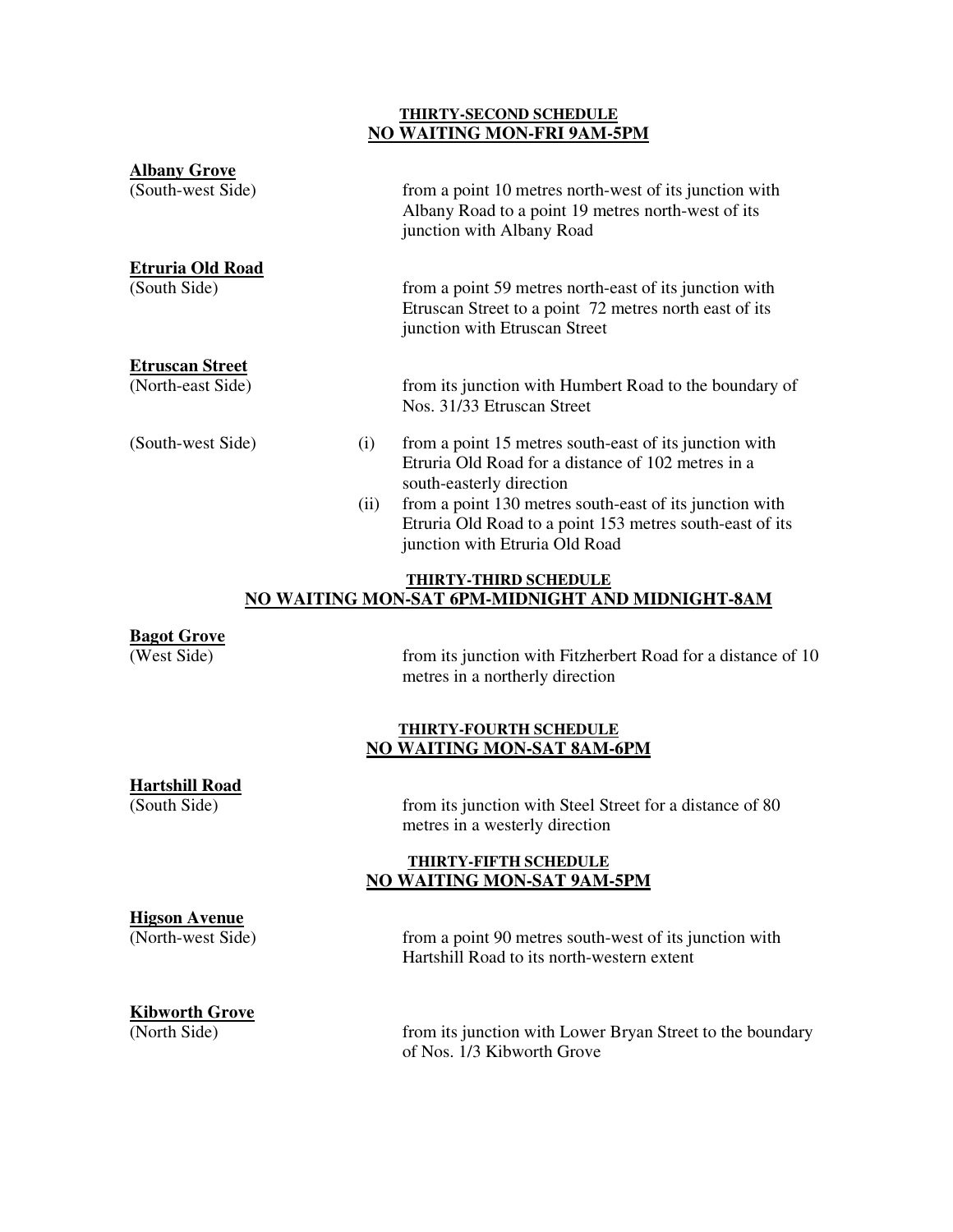#### **THIRTY-SIXTH SCHEDULE PAY AND DISPLAY**

#### **Clough Street**

- (North Side) (i) from a point 24.2 metres east of its junction with Mersey Street to a point 47 metres west of its junction with Marsh Street South
	- (ii) from a point 10 metres east of its junction with Mersey Street to a point 17.6 metres east of its junction with Mersey Street

#### **THIRTY-SEVENTH SCHEDULE RESIDENT PERMIT HOLDERS ONLY 8AM-9PM ZONE REFERENCE H1**

#### **Lower Mayer Street**

(North Side) from a point 30 metres east of its junction with St John Street to a point 95 metres east of its junction with St John Street

#### **THIRTY-EIGHTH SCHEDULE RESIDENT PERMIT HOLDERS ONLY 8AM-9PM ZONE REFERENCE H3**

#### **St Ann Street**

(East Side) from a point 5 metres south of its junction with Newshaw Walk to a point 5 metres south of its junction with Caldbeck Place (North-east Side) from a point 10 metres south-east of its junction with Bucknall Old Road to a point 10 metres north-west of its junction with Caldbeck Place

#### **THIRTY-NINTH SCHEDULE RESIDENT PERMIT HOLDERS ONLY 8AM-9PM ZONE REFERENCE H7**

#### **Well Street**

(South-west Side) from a point 40 metres north-west of its junction with Waterloo Street to a point 60 metres north-west of its junction with Well Street

#### **FORTIETH SCHEDULE RESIDENT PERMIT HOLDERS ONLY MON-SAT 8AM-9PM ZONE REFERENCE B2**

#### **Bournes Bank**

(North-east Side) from a point 11.6 metres south-east of its junction with Cleveland Street to a point 44.6 metres south-east of its junction with Cleveland Street

#### **FORTY-FIRST SCHEDULE RESIDENT PERMIT HOLDERS ONLY MON-SAT 8AM-9PM ZONE REFERENCE SK6**

#### **Charlton Street**

(North-east Side) from a point 5 metres south-east of its junction with Lewis Street to a point 18.8 metres south-east of its junction with Lewis Street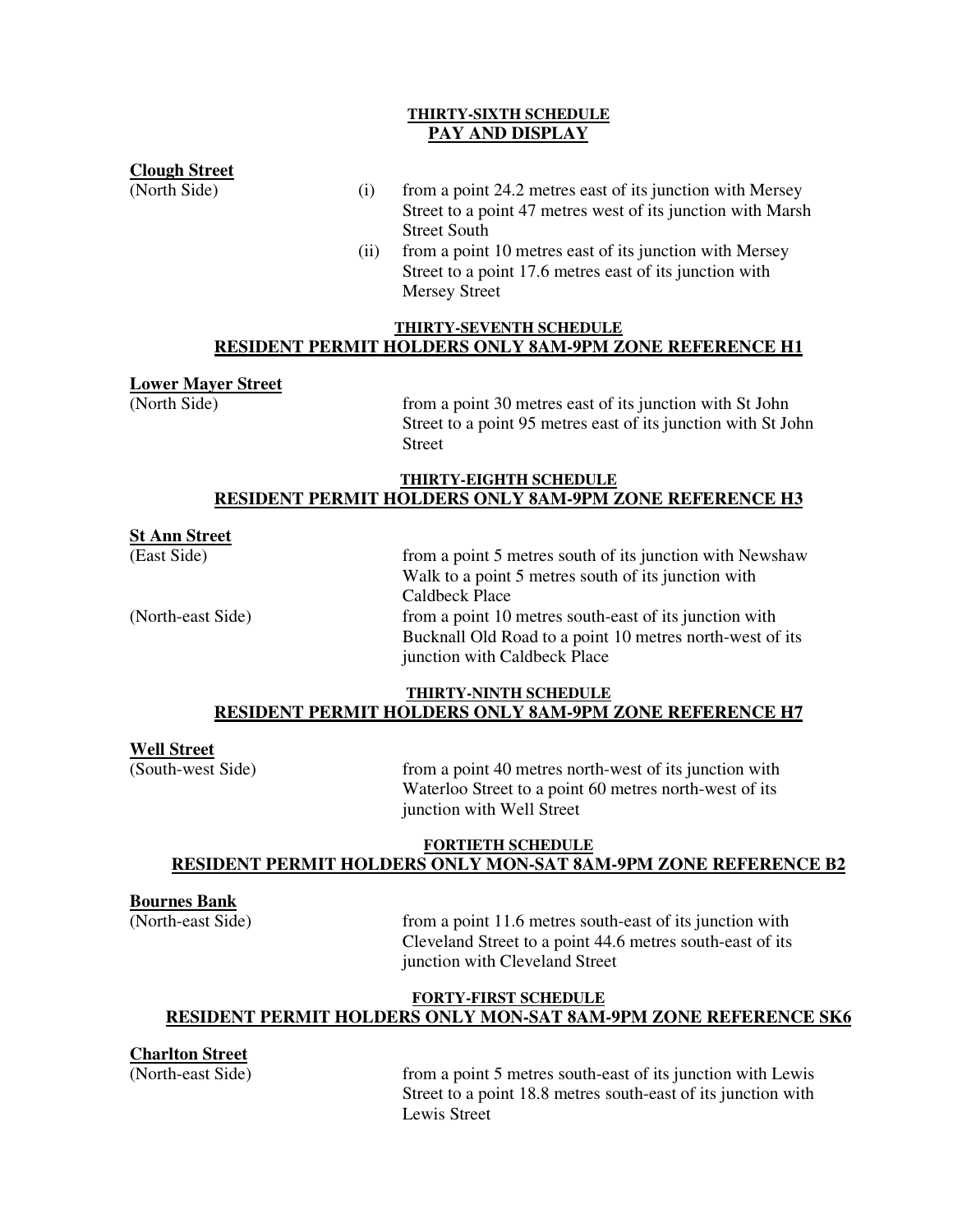#### **FORTY-SECOND SCHEDULE RESIDENT PERMIT HOLDERS ONLY MON-SAT 8AM-9PM ZONE REFERENCE T3**

### **St Chads Road** (North Side)

from a point 5 metres east of the alleyway flanking No.5 St Chads Road to the alleyway flanking No.31 St Chads Road

#### **FORTY-THIRD SCHEDULE RESIDENT PERMIT HOLDERS ONLY ZONE REFERENCE NH10**

**Yoxall Avenue**<br>(South-west Side)

- $(i)$  from a point 45 metres north-west of its junction with Quarry Road to a point 56 metres north-west of its junction with Quarry Road
- (ii) from a point 62 metres north-west of its junction with Quarry Road to a point 67.5 metres north-west of its junction with Quarry Road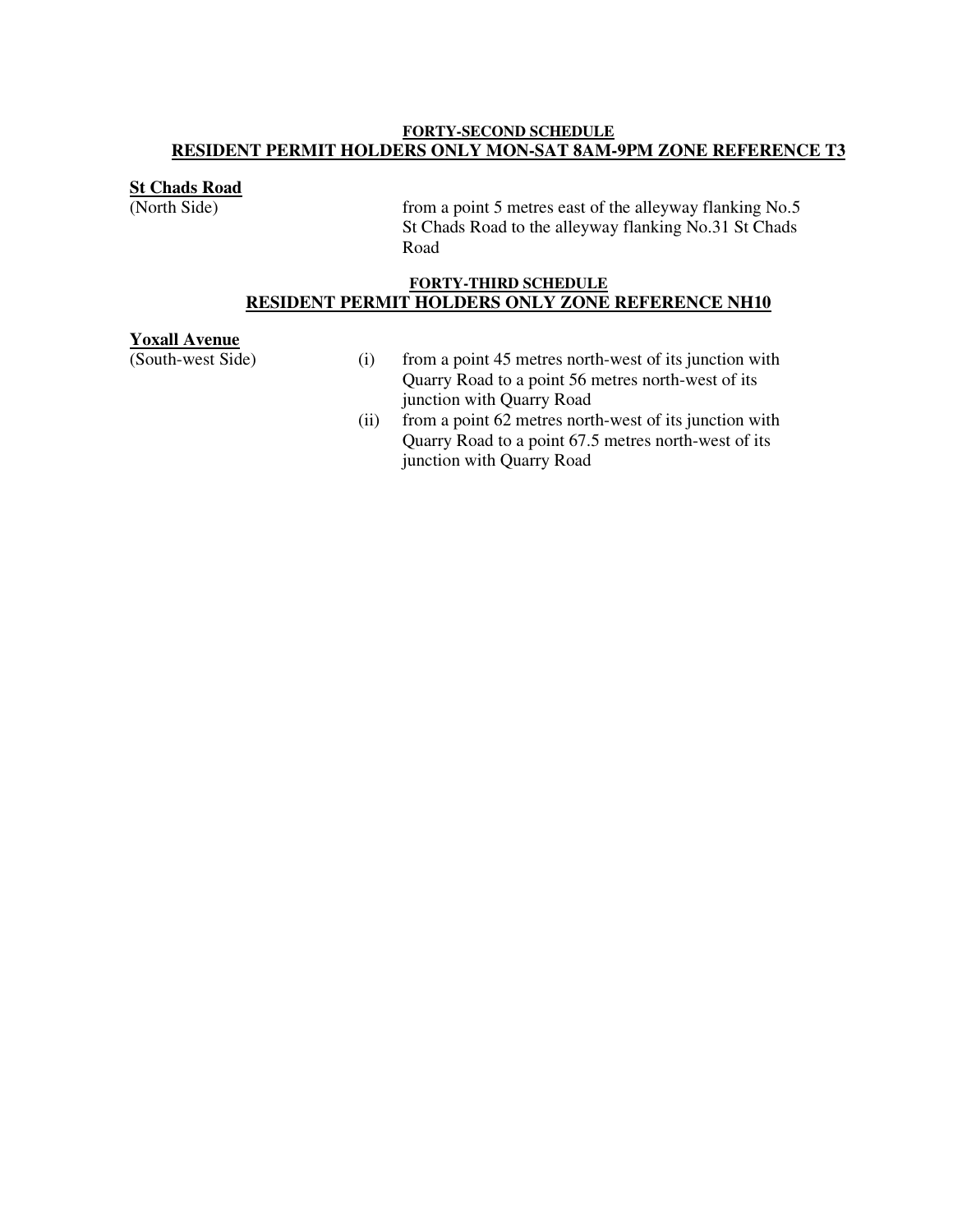#### **SCHEDULE OF REVOCATIONS**

| City of Stoke on Trent (Traffic<br>Ragulation) (Various Provisions)<br>(No.32) Order 2010  | No Waiting At Any Time                                                    | Kingston Avenue         |
|--------------------------------------------------------------------------------------------|---------------------------------------------------------------------------|-------------------------|
| City of Stoke on Trent (Traffic<br>Regulation) (Consolidation Order)<br>(No.13) Order 2008 | <b>Disabled Parking Places</b>                                            | <b>Bournes Bank</b>     |
|                                                                                            | Limited Waiting 2 Hours, No<br>Return Within 1 Hour<br>Mon-Fri 8am-6pm    | <b>Aynsley Road</b>     |
|                                                                                            | Limited Waiting 2 Hours, No<br>Return Within 1 Hour<br>Mon-Sat 8am-6pm    | <b>Adelaide Street</b>  |
|                                                                                            | Limited Waiting 30 Minutes,<br>No Return Within 1 Hour<br>Mon-Sat 8am-6pm | Hartshill Road          |
|                                                                                            | No Stopping At Any Time On Ralph Drive<br><b>Entrance Markings</b>        |                         |
|                                                                                            | No waiting 12pm-9pm On<br><b>Event Days</b>                               | <b>Claud Street</b>     |
|                                                                                            | No Waiting At Any Time                                                    | <b>Adelaide Street</b>  |
|                                                                                            |                                                                           | <b>Bournes Bank</b>     |
|                                                                                            |                                                                           | <b>Greenhead Street</b> |
|                                                                                            |                                                                           | Grove Road              |
|                                                                                            |                                                                           | Hartshill Raod          |
|                                                                                            |                                                                           | High Lane               |
|                                                                                            |                                                                           | <b>Higson Avenue</b>    |
|                                                                                            |                                                                           | <b>Kelsall Street</b>   |
|                                                                                            |                                                                           | <b>Leonard Street</b>   |
|                                                                                            |                                                                           | London Road             |
|                                                                                            |                                                                           | <b>New Street</b>       |
|                                                                                            |                                                                           | Newcastle Lane          |
|                                                                                            |                                                                           | Pack Horse Lane         |
|                                                                                            |                                                                           | <b>Stone Road</b>       |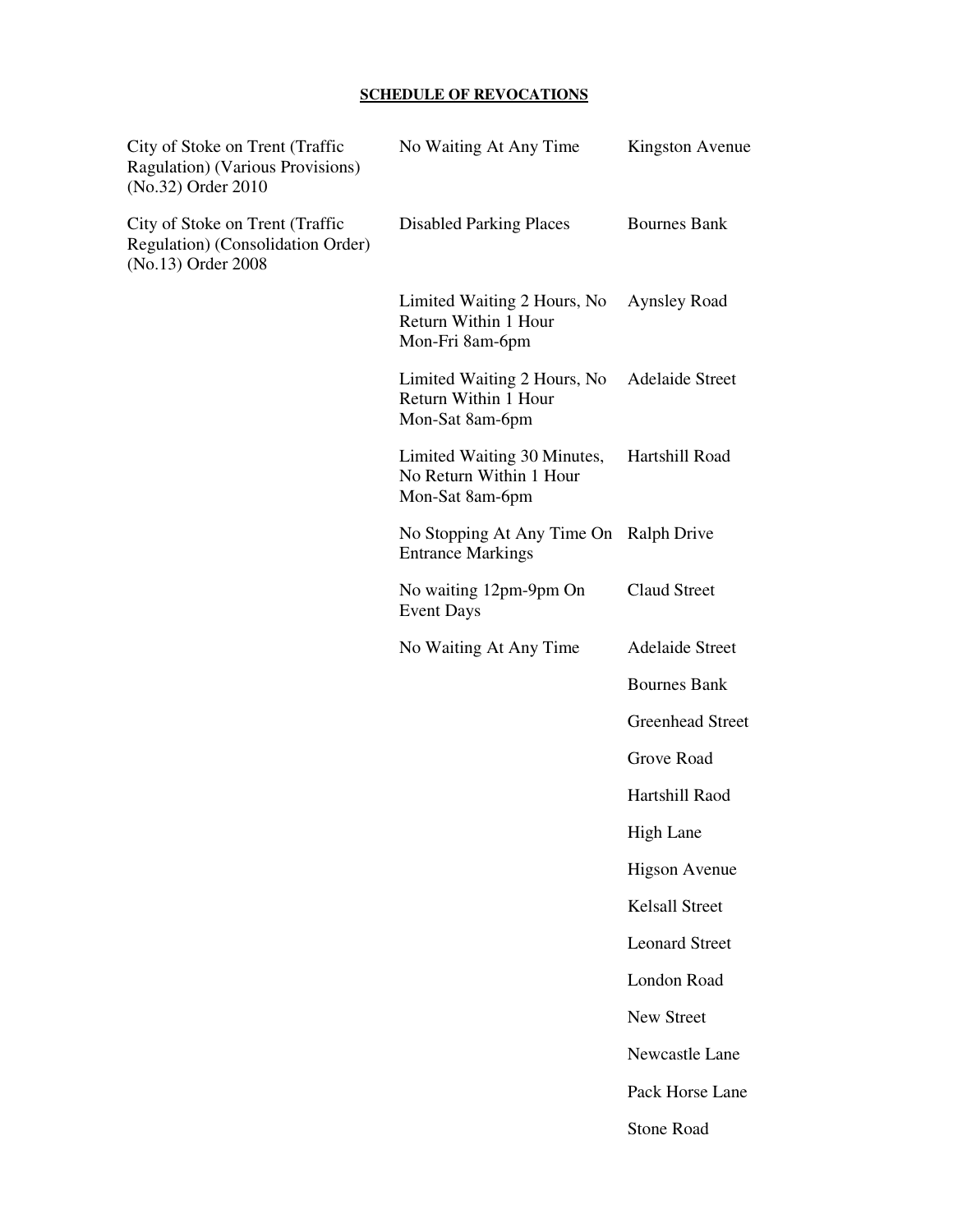|                                                                                                                      |                                                                             | The Avenue                |
|----------------------------------------------------------------------------------------------------------------------|-----------------------------------------------------------------------------|---------------------------|
|                                                                                                                      |                                                                             | <b>Warrington Street</b>  |
|                                                                                                                      |                                                                             | <b>Wesley Street</b>      |
|                                                                                                                      | No waiting Mon-Fri<br>8.30am-9.30am and 3pm-4pm                             | <b>Sneyd Street</b>       |
|                                                                                                                      |                                                                             | Sneyd Wood View           |
|                                                                                                                      | No waiting Mon-Sat 8am-6pm Hartshill Road                                   |                           |
|                                                                                                                      | <b>Resident Permit Holders</b><br>Only 8am-9pm Zone<br>Reference H7         | <b>Well Street</b>        |
|                                                                                                                      | <b>Resident Permit Holders</b><br>Only Mon-Sat 8am-9pm Zone<br>Reference T3 | <b>St Chads Road</b>      |
| City of Stoke on Trent (Traffic<br>Regulation) (Glebe Court, Stoke)<br>(No.17) Order 2011                            | Limited Waiting 2 Hours, No<br>Return Within 1 Hour<br>Mon-Sat 8am-6pm      | Glebe Court               |
| City of Stoke on trent (Traffic<br>Regulation) (Hanley Bus Re-Routing<br>- Various Provisions) (No.37) Order<br>2012 | No Loading Or Unloading At<br>Any Time                                      | Cheapside                 |
|                                                                                                                      |                                                                             |                           |
|                                                                                                                      |                                                                             | <b>Glass Street</b>       |
|                                                                                                                      | No Waiting At Any Time                                                      | <b>Clough Street East</b> |
|                                                                                                                      | Pay and Display                                                             | <b>Clough Street East</b> |
| City of Stoke on Trent (Traffic<br>Regulation) (Various Provisions)<br>(No.11) Order 2009                            | No waiting Mon-Fri 8am-9am<br>and 2.30pm-3.30pm                             | Oberon Close              |
| City of Stoke on Trent (Traffic<br>Regulation) (Various Provisions)<br>(No.15) Order 2012                            | No waiting Mon-Fri 8am-5pm Raymond Street                                   |                           |
|                                                                                                                      | <b>Resident Permit Holders</b><br>Only 8am-9pm Zone<br>Reference H1         | Lower Mayer Street        |
| City of Stoke on Trent (Traffic<br>Regulation) (Various Provisions)<br>(No.41) Order 2008                            | No waiting Mon-Fri<br>8.30am-9.30am and 3pm-4pm                             | <b>Sneyd Street</b>       |
|                                                                                                                      | <b>Resident Permit Holders</b><br>Only Mon-Sat 8am-9pm Zone<br>Reference T3 | <b>St Chads Road</b>      |